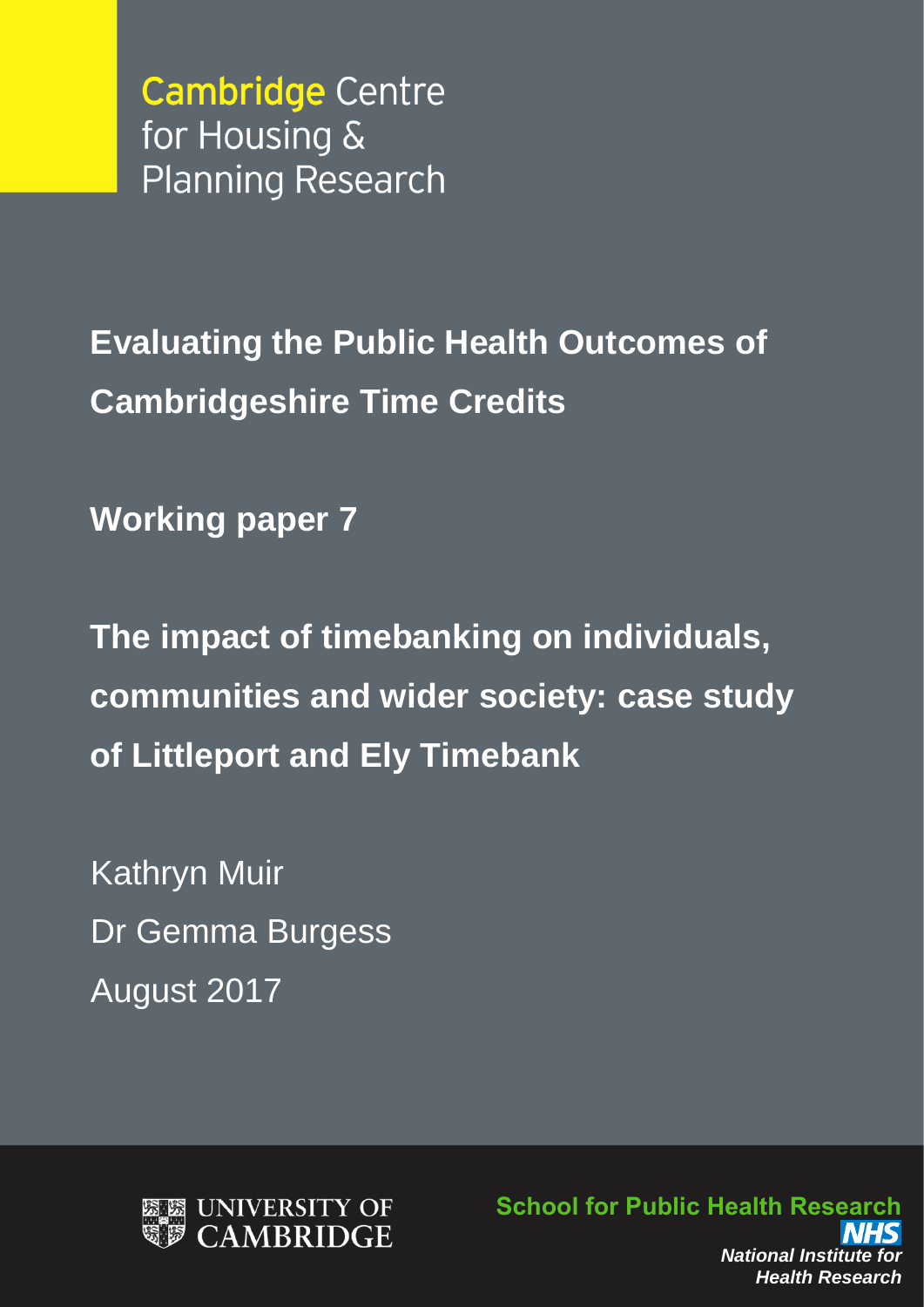# **Contents**

| 1              |     |  |                                                                     |  |
|----------------|-----|--|---------------------------------------------------------------------|--|
|                | 1.1 |  |                                                                     |  |
|                | 1.2 |  |                                                                     |  |
|                | 1.3 |  |                                                                     |  |
|                | 1.4 |  |                                                                     |  |
| 2              |     |  |                                                                     |  |
|                | 2.1 |  |                                                                     |  |
|                | 2.2 |  |                                                                     |  |
|                | 2.3 |  |                                                                     |  |
|                | 2.4 |  |                                                                     |  |
|                | 2.5 |  |                                                                     |  |
| 3              |     |  |                                                                     |  |
| 4              |     |  |                                                                     |  |
|                | 4.1 |  |                                                                     |  |
|                | 4.2 |  |                                                                     |  |
|                | 4.3 |  |                                                                     |  |
|                | 4.4 |  |                                                                     |  |
| 5              |     |  |                                                                     |  |
|                | 5.1 |  |                                                                     |  |
|                | 5.2 |  |                                                                     |  |
|                | 5.3 |  | Timebank members who are vulnerable or have a high level of need 21 |  |
| 6              |     |  |                                                                     |  |
|                | 6.1 |  |                                                                     |  |
|                | 6.2 |  |                                                                     |  |
| $\overline{7}$ |     |  |                                                                     |  |
| 8              |     |  |                                                                     |  |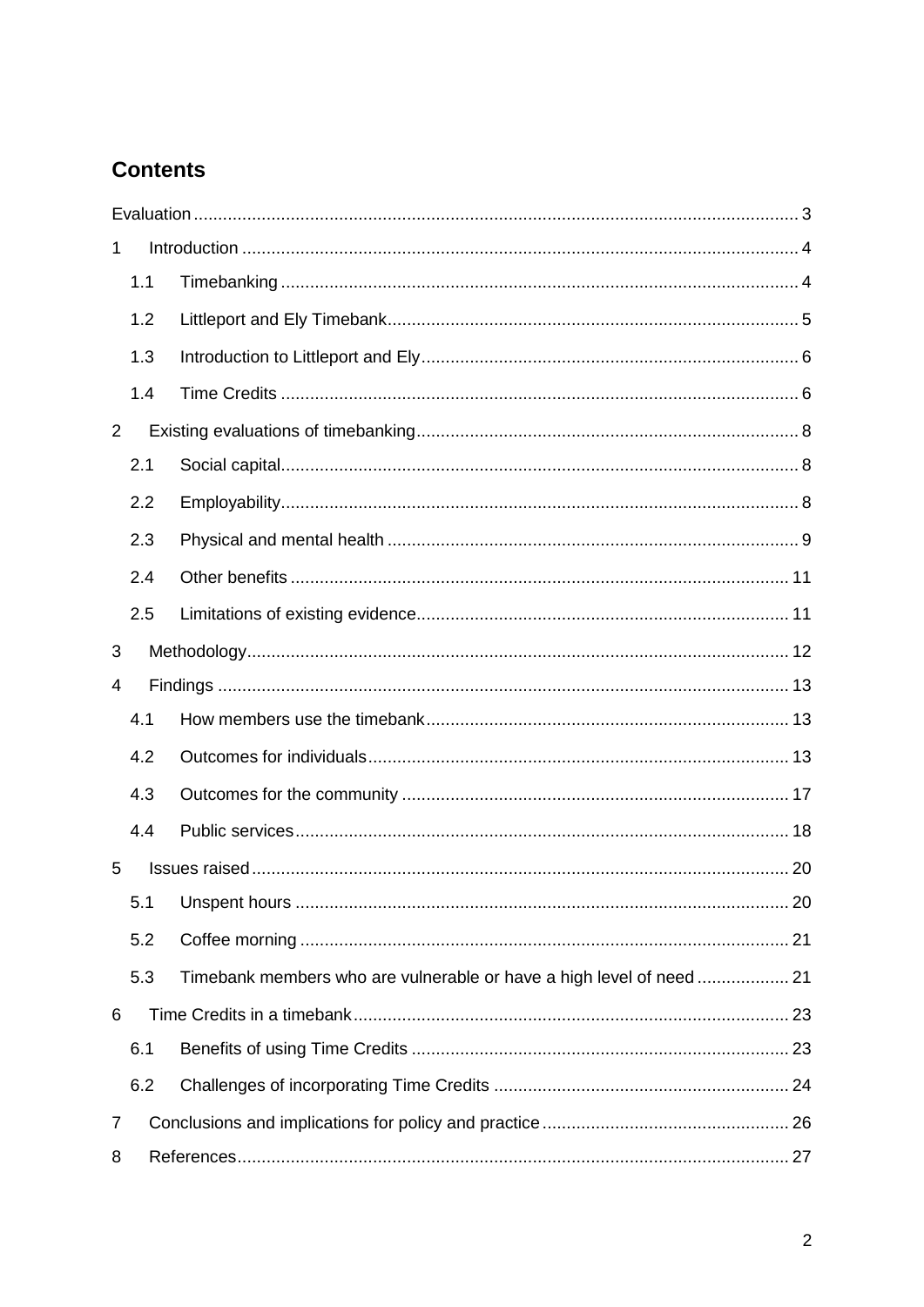## <span id="page-2-0"></span>**Evaluation**

The Public Health Practice Evaluation Scheme (PHPES) enables people who are introducing innovative public health initiatives to work in partnership with the National Institute for Health Research School for Public Health Research (NIHR SPHR) to conduct rigorous evaluations of their effectiveness. This scheme is particularly focused on local initiatives.

The aim of the evaluation of the public health outcomes of the Cambridgeshire Time Credits project in Wisbech is to determine its potential to tackle social exclusion, loneliness and deprivation and to assess the extent to which it can reduce health inequalities. The Cambridge Centre for Housing and Planning Research (CCHPR) is carrying out this research in collaboration with the Cambridgeshire County Council Community Engagement Team, Spice, and the Cambridge Institute of Public Health (CIPH).

The research uses a mixed methods approach that engages service users, practitioners and policy makers through interviews, surveys, focus groups and ethnographic research methods. One of the key research objectives is to analyse how this type of project can best secure positive health outcomes and how it could be sustainably established in other localities, should these benefits be demonstrated.

The main outputs will consist of an interim and final report with research findings detailing project outcomes for individuals, organisations and the wider community, disseminated in a range of accessible formats, e.g. a film, and a user guide aimed at local authorities, those commissioning and delivering health and social care services and those involved in establishing Time Credit projects.

For more information about the evaluation please contact Dr Gemma Burgess on [glb36@cam.ac.uk](mailto:glb36@cam.ac.uk) or 01223 764547.

This study was funded by the National Institute for Health Research's School for Public Health Research (NIHR SPHR): sphr.nihr.ac.uk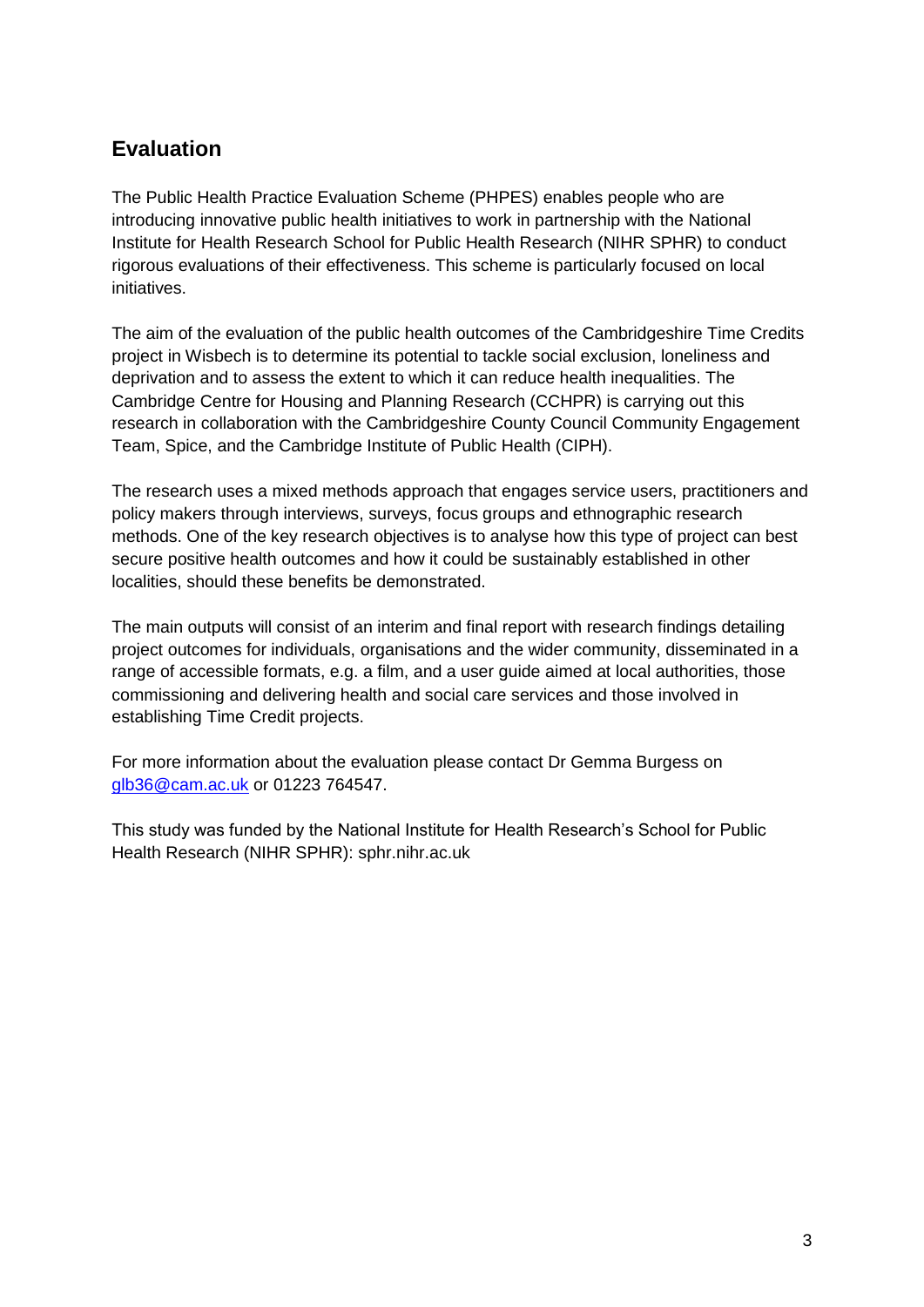## <span id="page-3-0"></span>**1 Introduction**

This report is part of a series of working papers, each of which focuses on a separate aspect of the research<sup>1</sup>. The first working paper provided an overview of timebanking and Time Credits, how they work, the benefits associated with timebanking and Time Credits, and their key characteristics and core values. The second and third working papers examined the concept of co-production, in relation to research and service provision. The fourth working paper put forward a conceptual model, outlining how different activities associated with earning and spending Time Credits could generate public health outcomes and reduce health inequalities. The fifth working paper provided an introduction to Wisbech and outlined the context in which the Time Credits programme operates. The sixth working paper provided an introduction to ethnographic methods. This seventh working paper aims to explore the impact of involvement in a timebank in depth, using one local timebank as a case study. It also aims to explore the relationship between Time Credits and more traditional timebanking, through looking at the use of Time Credits within a timebank.

### <span id="page-3-1"></span>**1.1 Timebanking**

<u>.</u>

A timebank is a time-based community currency where participants trade skills, resources and expertise with individuals in their local area:

"for every hour participants 'deposit' in a timebank by giving practical help and support to others, they are able to 'withdraw' equivalent support in time when they themselves need something doing". (Timebanking UK, 2011, p.8).

The exact origins of the timebanking concept are unclear, but the concept itself is known to date back to the 19th century (Boyle and Bird, 2014). Some variants of this approach are known to have been operating in Japan in the immediate post-war era (Bretherton and Pleace, 2014). The Member Organized Resource Exchange (MORE) programme at the Grace Hill Settlement in St. Louis is believed to be the first modern timebanking project in the U.S. From this project, the American Civil Rights Lawyer and activist Edgar Cahn developed his Time Dollars model in the 1980s. Cahn saw timebanks as a vehicle for including members of society that are excluded from the market economy, suggesting that the market economy depends on unpaid work that is done in the non-market economy, including raising children, caring for the elderly and building communities, but that this work is currently undervalued (Cahn, 2000). Cahn suggests that timebanking can bridge the gap between the market and non-market economies, by treating all people as assets, and recognising that even those typically excluded from the traditional job market can make a valuable contribution. Timebanking allows people to quantify and exchange activities that have previously not been formally tracked, using 'time dollars' or 'time credits' (Cahn, 2000). Cahn argues that the system enables people's contribution to be "acknowledged, recorded, and externally validated" (Cahn, 2000, p.34), and therefore all participants feel needed and valued.

<sup>1</sup> [http://www.cchpr.landecon.cam.ac.uk/Projects/Start-Year/2015/Evaluating-Public-Health-Outcomes-](http://www.cchpr.landecon.cam.ac.uk/Projects/Start-Year/2015/Evaluating-Public-Health-Outcomes-Cambridgeshire-Time-Credits-Project)[Cambridgeshire-Time-Credits-Project](http://www.cchpr.landecon.cam.ac.uk/Projects/Start-Year/2015/Evaluating-Public-Health-Outcomes-Cambridgeshire-Time-Credits-Project)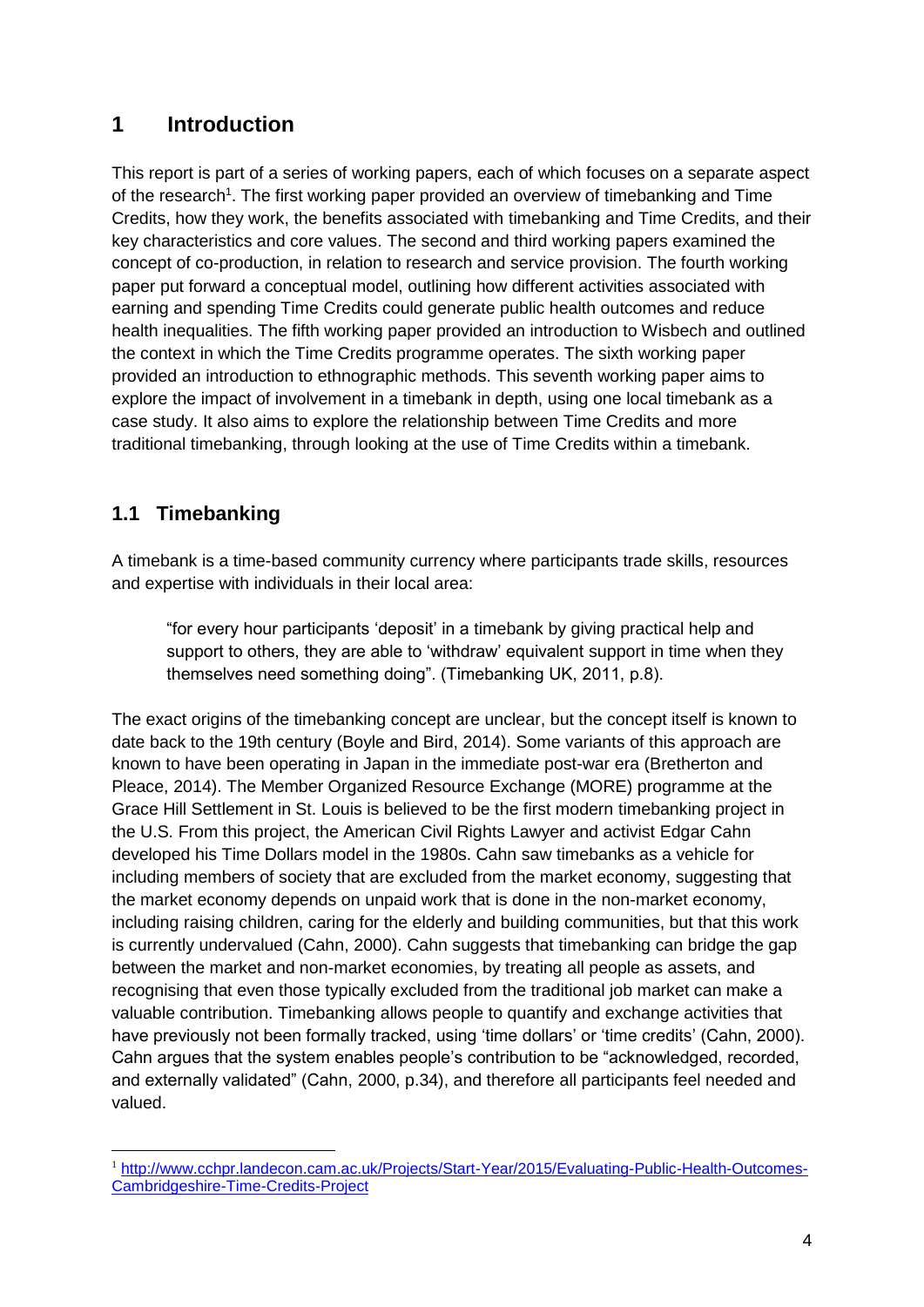Reciprocity is a key aspect of timebanking which separates it from traditional volunteering. Cahn suggests that, under the timebanking framework, it is easier for people to ask for help from others, because everyone has something to offer, and therefore they can repay the help they receive:

"individuals want to be able to secure help without acquiescing in a framework of dependence." (Cahn, 2000, p.34)

In the first working paper of this project, Markkanen and Burgess (2015, p.8) summarise the core values of timebanking as:

- inclusion
- the recognition of people as assets
- redefinition of work to include unpaid work in the community
- equal valuation of everyone's skills
- development of reciprocal social relationships instead of dependency
- social capital: development of supportive social networks.

Timebanks were introduced into the UK by the New Economics Foundation in 1997. The first UK timebank was set up in Gloucestershire in 1998 and Timebanking UK estimate that there are now around 300 active timebanks in the UK.

There are now eight timebanks in Cambridgeshire. A pilot timebank was set up in Somersham in 2011 by Somersham Parish Council with support from Cambridgeshire County Council, and following the success of this pilot further timebanks were set up in other locations.

### <span id="page-4-0"></span>**1.2 Littleport and Ely Timebank**

<u>.</u>

Littleport Timebank was set up in 2012. It was established by CHS Group, who chose Littleport as a location after carrying out a needs analysis of locations in Cambridgeshire. At the end of 2016 the timebank officially expanded to include Ely, and the name was changed to Littleport and Ely Timebank<sup>2</sup>. The timebank currently has 140 members.

Littleport and Ely Timebank is connected to other timebanks in the county through a partnership group supported by Cambridgeshire County Council. The County Council provide in-kind support to the timebanks, and some financial support. CHS Group support the role of a part-time coordinator through funding from a variety of sources including grants from LEP, the Local Government Association and self-generated funds. The coordinator recruits new timebank members through poster campaigns, social media and information stalls at community events, which are manned by existing timebank members. The coordinator also facilitates and records exchanges, organises community trips and fundraising events, and represents the timebank among other community groups and organisations.

<sup>&</sup>lt;sup>2</sup> A significant proportion of the members of Littleport Timebank already came from Ely prior to this change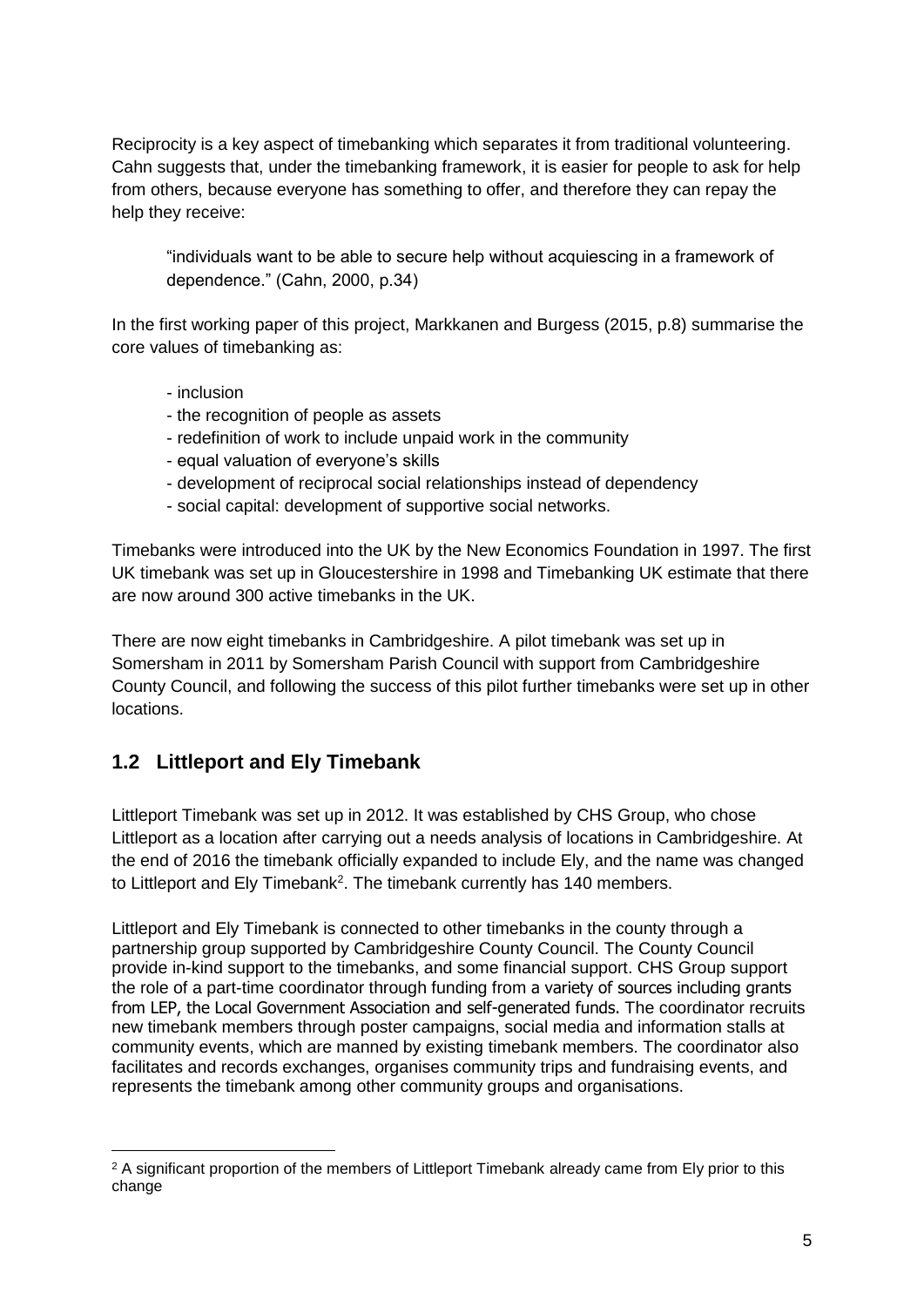## <span id="page-5-0"></span>**1.3 Introduction to Littleport and Ely**

Littleport is a large village in East Cambridgeshire, with an estimated population of 9,040 (Cambridgeshire County Council, 2014). Littleport is currently experiencing a significant amount of development, with an estimated 1,700 new dwellings being built between 2011 and 2032, in addition to a new secondary school and two new primary schools (East Cambridgeshire District Council, 2011). Littleport scores highly in measures of deprivation. Two of the five LSOAs (Lower-layer Super Output Areas) in Littleport were ranked in the top 15 percent of LSOAs in Cambridgeshire by levels of deprivation, and two others were ranked in the top 30 percent (Cambridgeshire County Council, 2015). It is for this reason that it was chosen as a location for a timebank by CHS Group in 2012.

Ely is a small city in East Cambridgeshire, located about 6 miles from Littleport. It has an estimated population of 20,600 (Cambridgeshire County Council, 2014.) Overall Ely ranks lower than Littleport in terms of deprivation: half of the 12 LSOAs in Ely ranked in the bottom 50 percent of LSOAs. However, there are pockets of higher deprivation in Ely, with a third of the twelve LSOAs ranked in the top 30 percent (Cambridgeshire County Council, 2015).

Overall, East Cambridgeshire is a rural area dominated by the agricultural, manufacturing, processing and construction industries. The district has more than twice the national proportion of businesses in agriculture, forestry and fishing and these industries employ a high proportion of migrant labour. The overall employment rate in the district is high, but average employee earnings are low (Cambridgeshire Insight, 2013)

### <span id="page-5-1"></span>**1.4 Time Credits**

Time Credits is an example of an adaptation of the timebanking model that enables organisations and existing service providers to play a greater role. Set up in 2009 by a social enterprise called Spice, the model uses Time Credits as a way of recognising people for volunteering in a similar way to timebanking, but the individual participants give their time to a local organisation, community group, volunteer group or a statutory sector service provider. In exchange for their contribution, they 'earn' printed Time Credit notes, one for every hour they give, which they can then 'spend' on a range of leisure and other opportunities, typically donated by organisations, local businesses and corporations to allow the community members to take advantage of their spare capacity (Weaver et al, 2015). Spice now operate in seven regions across England and Wales.

The Cambridgeshire Time Credits programme was set up in collaboration with Spice in July 2014, following a successful completion of a nine-month pilot in Wisbech. It is jointly funded by Cambridgeshire County Council and CHS Group. The idea to support the development of multiple Time Credits networks across the county emerged in part as a response to the budget cuts that forced the County Council to identify new tangible ways to engage local communities, to build up community resilience, and to reduce and prevent the escalation of need. The purpose of the Time Credits programme was to help bring the timebanking model to new areas in a way that would enable organisations alongside individuals to act as the driving force to generate momentum for the movement, and that would enable larger numbers of people to get involved. Positive feedback from the pilot partners encouraged the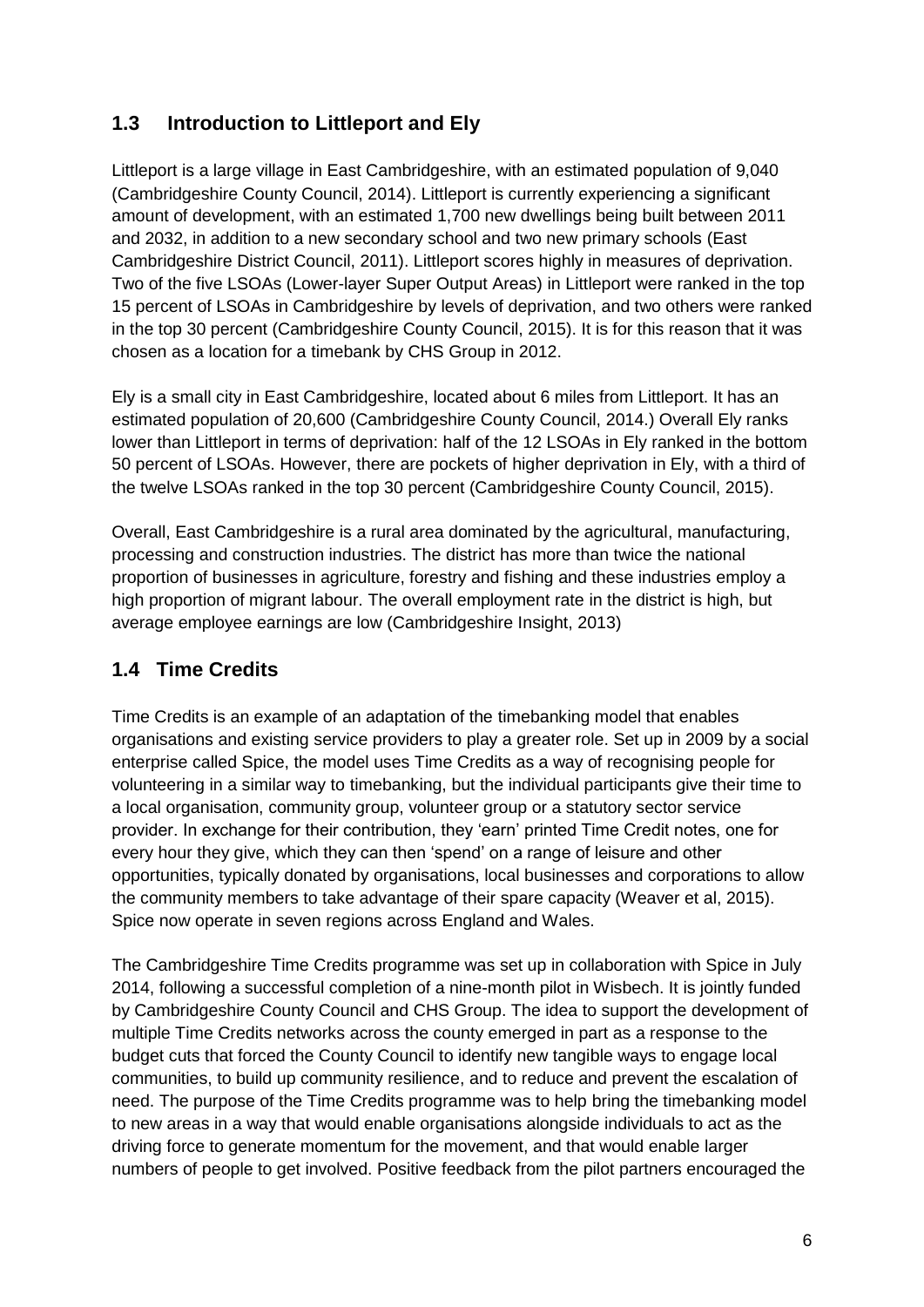Community Engagement team to seek further funding to commission Spice to expand the Time Credits programme to include other parts of Cambridgeshire, with an ultimate objective of developing a county-wide network of local Time Credit projects. In 2014, the Cambridgeshire Time Credit programme was allocated a total budget of £251,000 over three years, of which £30,000 comes from CHS Group and the rest from the County Council. The project works towards the following priorities: strengthening families, skills and employment and older people.

Cambridgeshire timebanks have linked up with Time Credits. Timebanks are now 'earn partners', meaning that timebank members can exchange hours they have earnt through volunteering for Time Credit notes. Timebank members are allowed to exchange up to 10 hours per month, which they can then spend at various spend partners in the Spice Time Credits network including cinemas, theatres and sports centres.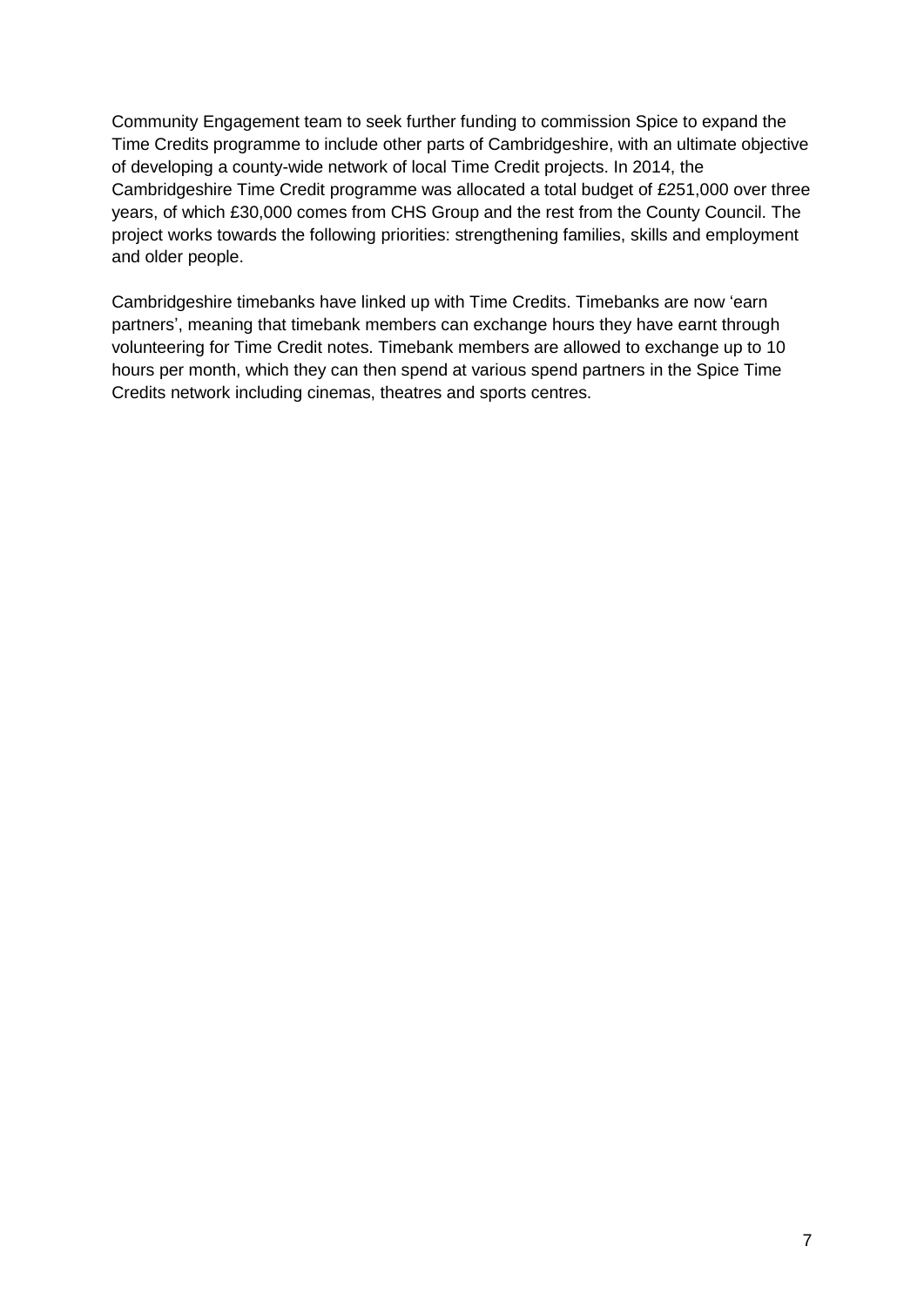## <span id="page-7-0"></span>**2 Existing evaluations of timebanking**

Timebanking UK refer to the benefits that individuals gain from being more connected to the people that live locally to them, through participating in timebanking:

"Timebanking builds social networks of people who give and receive support from each other… generating social capital in this way can be an important determinant of health, wellbeing and resilience, all of which can prevent needs arising." (Timebanking UK, no date)

Research and evaluation focused on timebanking remains fairly limited but studies have found benefits of participating:

### <span id="page-7-1"></span>**2.1 Social capital**

Burgess (2014) surveyed 166 members of Cambridgeshire timebanks and conducted followup interviews with a sample of these. She found evidence that timebanking increased members' local networks, enabling them to feel part of their local community and reducing social isolation. Simon (2003) explains how timebanks "offer people a safe framework for involvement and act as a letter of introduction to a network of local people they can trust" (Simon, 2003, p.9). Ozanne (2010) conducted a qualitative study of the members of the first timebank in New Zealand, using focus groups. She explicitly linked participating to an increase in social capital, highlighting that participation:

- increased individual's sense of being part of the community, particularly for people who were new to the area or lived alone.

- made people more willing to get involved in local activities.
- made people feel safer in their communities.

### <span id="page-7-2"></span>**2.2 Employability**

Boyle (2014) suggests that timebanks can have impacts on employability by preparing members for the job market, suggesting that timebanks are most beneficial at an early stage in the process of becoming work-ready, for example supporting people with depression or other chronic problems to become less isolated. A doctor at a London health centre that developed a timebank explained:

"It is often very difficult to… start filling in forms, applying for jobs and integrating back into a working environment. Some specific barriers to achieving this are low self-esteem, social isolation and lack of experience. These barriers often seem so great that people can't even take the first step." (Boyle and Bird, 2014).

Bretherton and Pleace (2014) evaluated a timebank in London that was specifically for those who were homeless or vulnerably housed. They found that the timebank increased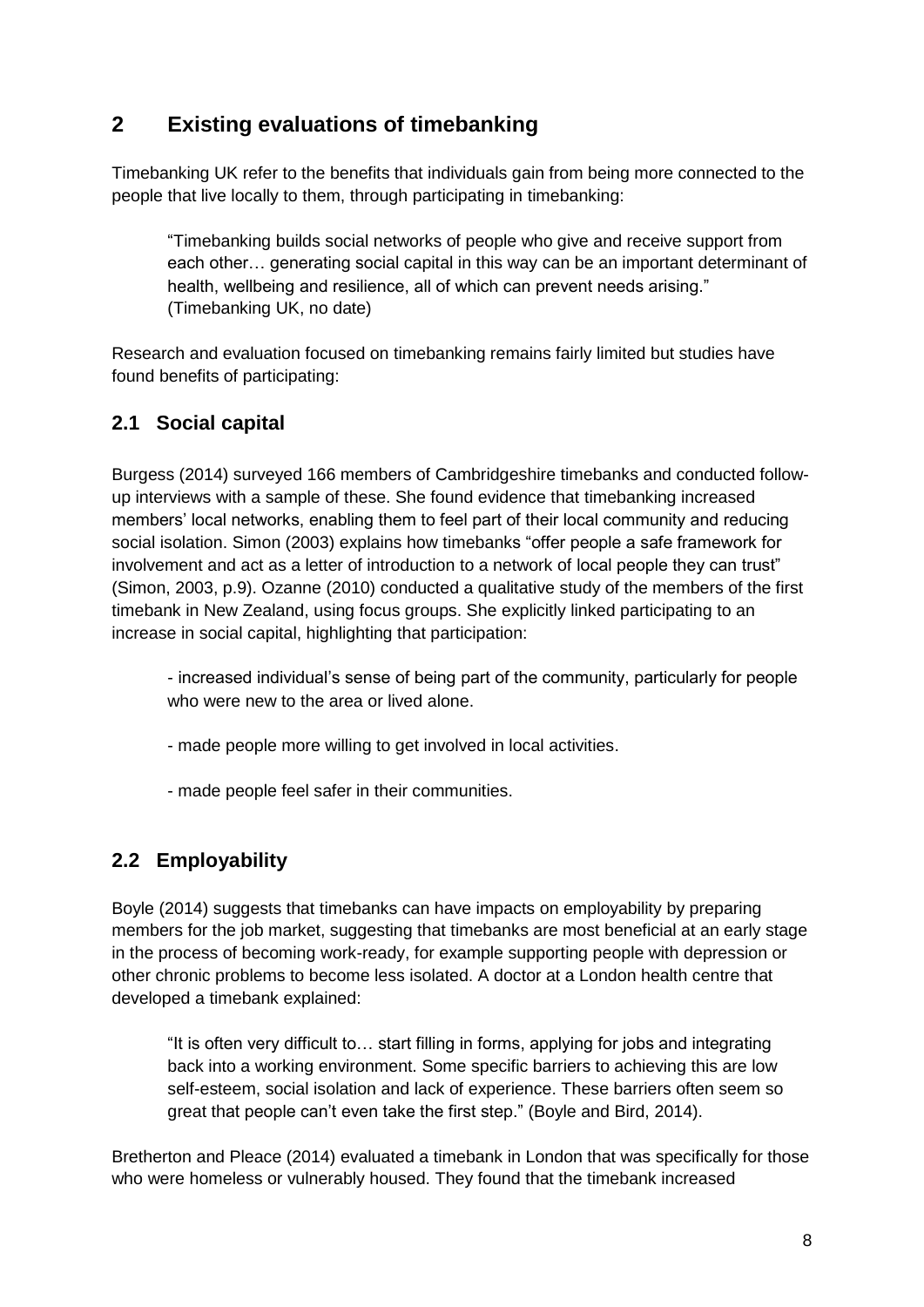members' employability. For some members this was at an early stage, providing structure and activity during the day to people whose lives were previously quite chaotic. For other members, participating in the timebank had improved their employability through building their practical or I.T. skills, and giving them work experience. Some clients transitioned from timebanking directly into paid work, external training or formal volunteering.

## <span id="page-8-0"></span>**2.3 Physical and mental health**

Timebanks are used by Public Health England as an example of an organisation that can strengthen community capacity to have a positive impact on health (South, 2014). They share findings that social isolation and loneliness are associated with higher risks of mortality and morbidity, and that interventions to improve social connections can reduce social isolation and loneliness. They also suggest that wellbeing and mental health can be improved through community life and social connections, developed through organisations such as timebanks. There is solid evidence that increased levels of community engagement and social participation have a positive impact on health behaviours, physical and emotional health, and self-confidence, especially among disadvantaged populations (O'Mara-Eves et al, 2013; Public Health England, 2015). These benefits are so widely acknowledged that the National Institute for Health and Care Excellence (NICE) guidance endorses community engagement as a strategy for health improvement (Public Health England, 2015: 6).

Researchers have found indications of timebanks having positive effects on health. Boyle (2014) conducted research on ten timebanks. He found that timebanks appeared to positively impact member's health in three ways: by providing volunteer support for people recovering from ill health after receiving direct professional care, by providing people with new social networks, and by encouraging people on the margins to understand that they have a role to play in those networks. Ryan-Collins et al. (2008) studied 11 timebanks across the UK and found evidence of their ability to improve mental ill health, reduce isolation and improve the health of older people. However, the strength of these findings is limited by the design consisting of comparative case-studies, rather than before-after studies or randomised controlled trials (RCTs). Simon (2003) suggests that the health and wellbeing of timebank participants improves because "the more outward looking and active people become, the less prone they appear to be to depression and disease." (Simon, 2003, p.9).

Boyle and Bird (2014) cite evidence that timebanking can be beneficial for those suffering from physical health conditions, with one study finding that volunteers suffering from chronic pain receive benefits from helping others even beyond what could be achieved with medical care, including declines in intensity and frequency of physical pain and reductions in depression. However, this study was based on a small sample, and did not have an element of comparison with a control group.

#### 2.3.1 Prevention agenda

Potential health benefits of community interventions are particularly relevant in light of the current prevention agenda. There is a recognition that demographic changes, particularly the aging population, are putting increasing pressure on health and social care services, and this will continue to increase in the future, as more people are likely to have care and support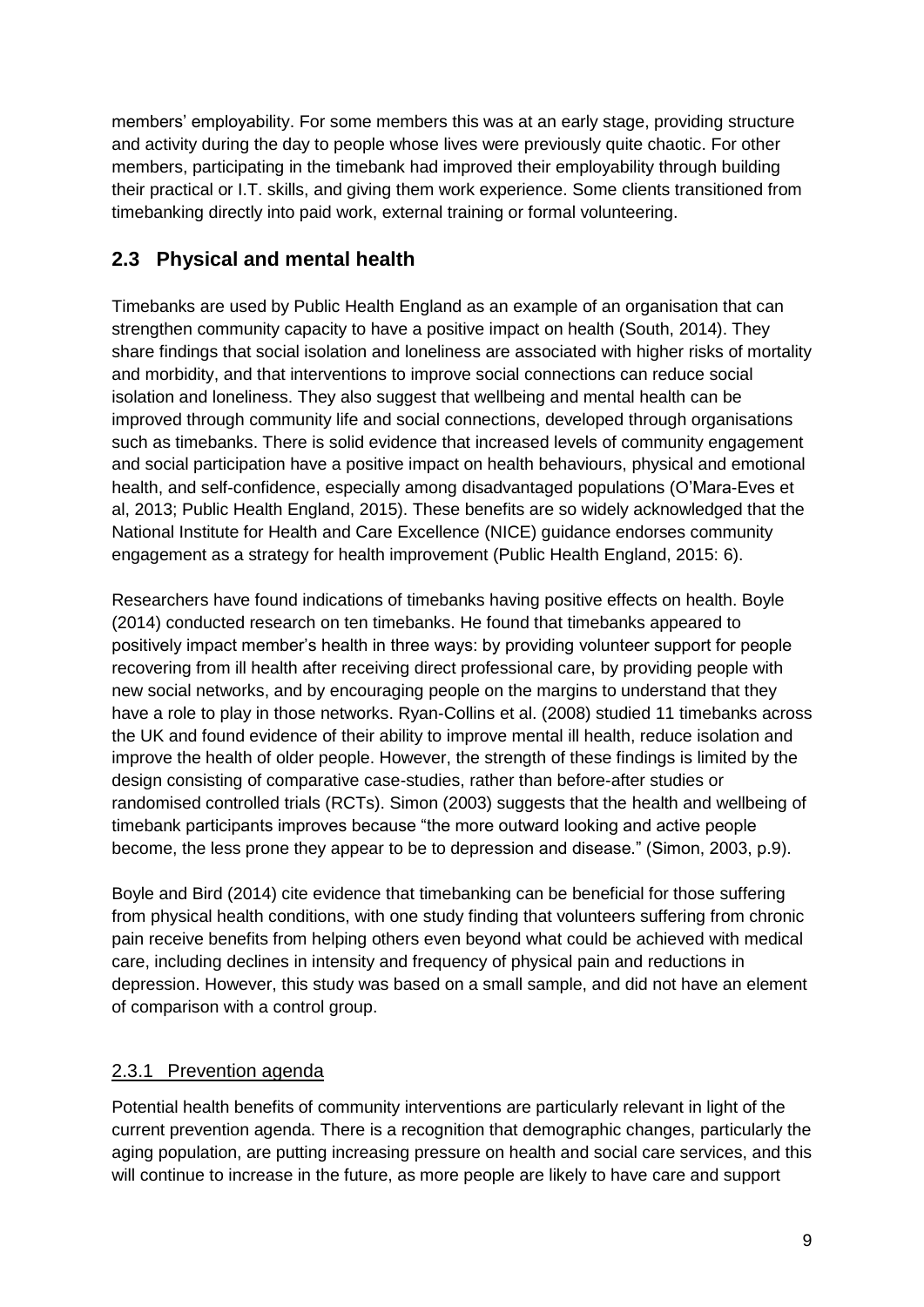needs linked to old age (Humphries et al., 2016). This increasing pressure is coinciding with budget cuts which are part of the government's programme of austerity. The gap between need and funding in social care has widened since 2010, with local authority spending on the essential care and support needed by older and disabled people falling by 11 per cent in real terms (Humphries et al., 2016).

Cuts to health and social care budgets have been justified through a shift towards investment in prevention services. It is hoped that preventative services will improve the health, wellbeing and quality of life of individuals overall, and that investing early should reduce and delay the need for crisis intervention later, including admissions to hospital and residential and domiciliary care. There is an increased emphasis on the role that civil society can play:

"The transfer of public health to local government, has created opportunities for public health and healthcare to become more person and community centred, enabling individuals to realise their potential and to contribute to building healthier, more resilient communities." (South, 2014, p.7)

Glasby et al. (2015) highlight three types of prevention services:

- primary services that prevent people becoming unwell or disabled,
- secondary services that slow down or avoid a worsening in people's conditions,
- tertiary services that enable people to recover from a crisis or minimise the social impacts of a disability or illness.

The Care Act 2014 states that local authorities must provide services which prevent or delay the need for care and support, working together with partners in health, welfare, housing and employment services. Glasby et al. (2015) also suggest there is an increased recognition that activities that individuals take part in (including paid and voluntary work and maintaining friends and family) are beneficial to people's wellbeing and that local community resources are often central to the establishment and supportive networks. They commend this "whole-system, asset-based, person-centred and locally permissive approach" (ibid, p.94) that underlies the increased focus on prevention in social care.

Ryan-Collins et. al (2008) cite the potential of timebanks to help with the prevention agenda, suggesting that they can:

"increase the resilience of individuals and communities… to prevent needs arising. This will reduce demand for services and safeguard resources for meeting unavoidable needs." (2008, p.4)

Boyle and Bird (2014) advocate for the integration of timebanks into public services, especially GP practices, drawing on successful examples such as the Rushey Green Timebank in London which has been running since 1999. In these examples doctors can refer people to the timebank if they feel they would benefit from involvement in a group activity. Evaluations have found that these timebanks build social networks and make people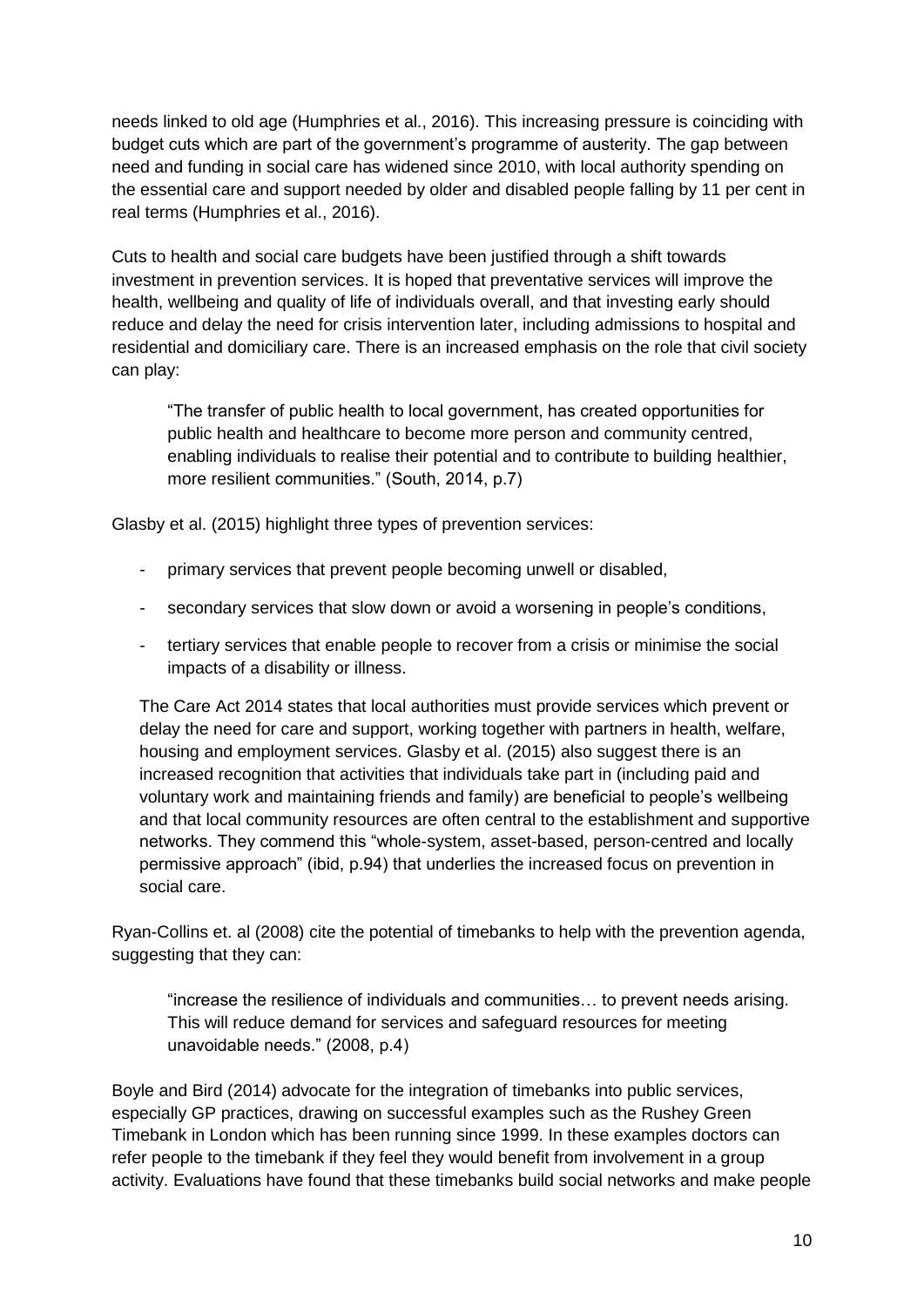feel better. Boyle and Bird (ibid.) suggest that this should be extended so that all patients, especially older patients, could be joined up to their local timebanks on an opt-out basis, concluding that "an NHS with a timebanking dimension would be broader in what it can achieve, more flexible and more human for patients and their families." (Boyle and Bird, 2014, p.76)

## <span id="page-10-0"></span>**2.4 Other benefits**

An often-cited advantage of timebanks is that they are open to all and value everyone's participation equally, and can therefore include people who were previously marginalised and increase social justice:

"Timebanking helps to bridge previously unbridgeable divides: race, class, gender, national origin." (Timebanking UK, no date)

Timebanking has also been found to attract people who would not be involved in traditional volunteering, such as those on a low income, not in formal employment and those who are ill or have disabilities (Seyfang, 2003). Experimental and cohort studies show participation in volunteering is strongly associated with better health, lower mortality, better functioning, life satisfaction and decrease in depression (South, 2014); timebanking therefore enables more people to experience these benefits.

## <span id="page-10-1"></span>**2.5 Limitations of existing evidence**

Overall, the evidence base remains limited. Most of the evidence on the outcomes is qualitative or based on surveys that rely on self-recall rather than more robust designs, such as a pre-test post-test design (Markkanen and Burgess, 2015). Many of the positive outcomes linked to timebanking, such as increased wellbeing or employability, are extremely complex, and therefore cause-and-effect conclusions are likely to be oversimplified.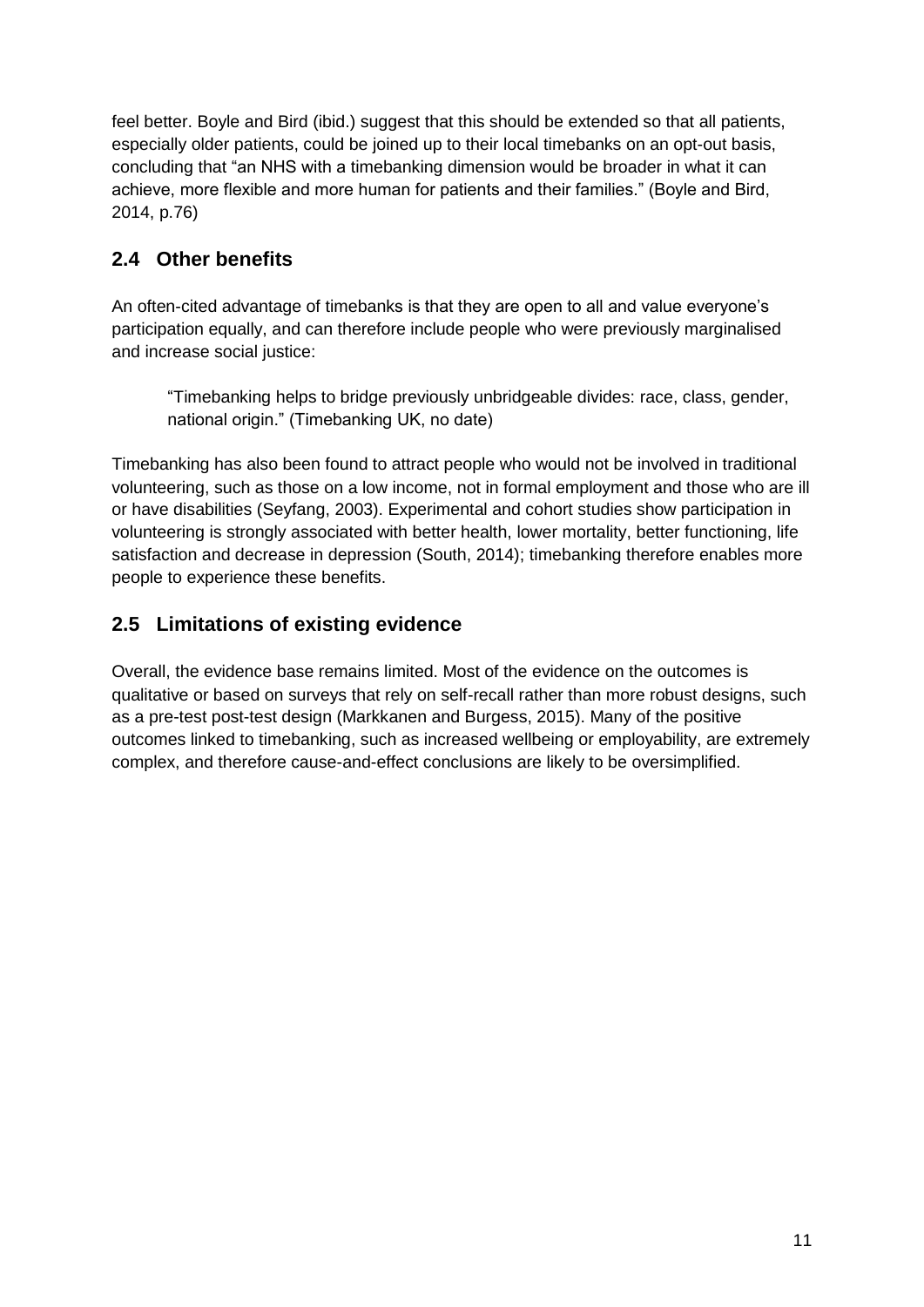## <span id="page-11-0"></span>**3 Methodology**

Interviews were conducted with eleven members of Littleport and Ely Timebank, and three stakeholders from Littleport and Ely Timebank, Cambridgeshire County Council and Spice, from February - March 2017.

Members information:

- Seven were female, four were male.
- Five were retired, five were working and one was a full-time carer.
- Five lived with a spouse or partner, three lived alone, two lived with their partner and children, and one was a single parent who lived with her children.
- Members ages ranged from 27 to 91, but the majority were aged over 50.
- Four had lived in the area for five years or less, another four had lived in the area for between five and twenty years, and three had lived in the area for over twenty years.
- Seven of the interviewees had been involved in the timebank for less than two years, while four had been involved for longer.

All of the interviewees had done other volunteering in the past, and many continued to volunteer alongside their work with the timebank.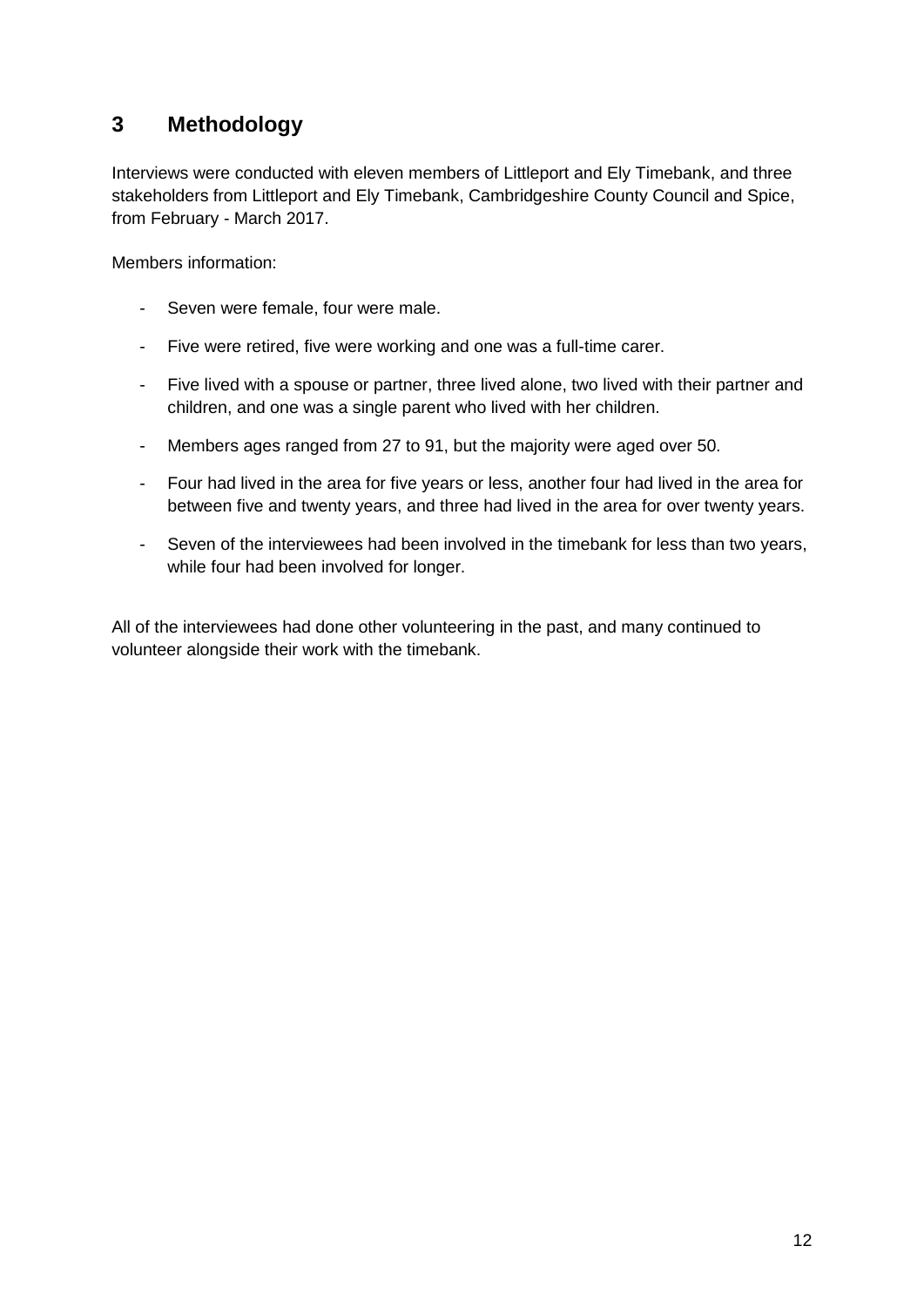## <span id="page-12-0"></span>**4 Findings**

### <span id="page-12-1"></span>**4.1 How members use the timebank**

The activity of the timebank can be broadly categorised into two areas: individual exchanges, where someone volunteers directly for another member, and organisational exchanges, where someone volunteers their time for the timebank or another community organisation.

*Individual exchanges* included befriending, cat sitting, fixing computers, gardening and agricultural help.

*Organisational exchanges* included attending coffee mornings, running events, litter picking, baking, stewarding or marshalling, delivering community magazines, graphic design and social media directly for the timebank.

Some members had both given and spent individual exchanges, and also contributed to organisational exchanges. Others had only given exchanges, only received these, or only done organisational exchanges.

A positive aspect of the timebank identified in the interviews is that it gives people options of how to volunteer, they can choose to volunteer directly for individuals, or for the organisation or a mixture. They can also volunteer as much or as little time as suits them. This flexibility opens it up as an opportunity for more people to be involved.

"Some people don't like the commitment of, say, going to volunteer in their local charity shop and having to give four hours a week on a Thursday… what they do like is the fact that [coordinator] will send an email out saying "can anybody bake a cake for the bake sale in 6 weeks' time, and they think "yeah, I can do that!"

### <span id="page-12-2"></span>**4.2 Outcomes for individuals**

#### 4.2.1 Expanding social networks

All of the interviewees cited that one of the main benefits of being involved in the timebank was gaining a new set of people to socialise with. Weekly coffee mornings are held in both Littleport and Ely. Many of the interviewees regularly attended these coffee mornings and enjoyed chatting to other members:

"They have a coffee morning once a week, so that's nice to go and catch up, and to sit down and meet people really."

Some members saw the variety of people involved in the timebank as a strength. Timebank members vary enormously in terms of age, background and skills, and people valued the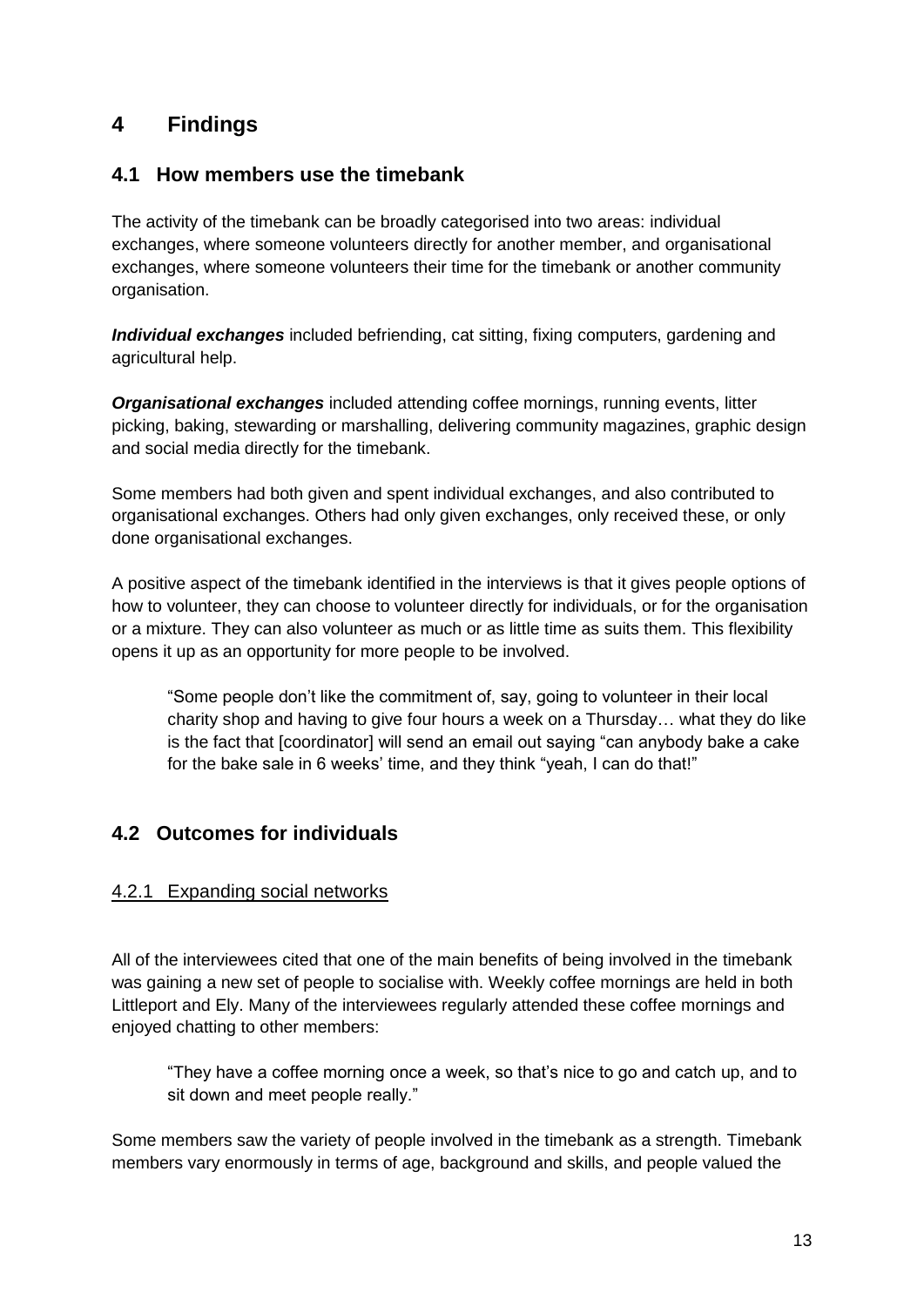opportunity to get to know others who were different to themselves. Timebanking was seen as a social leveller, for example, participants reported:

"You do get to meet so many different levels of people … people that aren't able to come out of their houses, to people that are in an office… you speak to them as though they're exactly the same type of education, they're just people! And it's nice to feel as though you're unified."

People recognised the importance of human connection, including intergenerational relationships. One woman described the importance of this for her:

> "My children had left home, my grandchildren I don't see very often, so this little girl sort of filled that place of a youngster around."

Some of the interviewees mentioned that they had made friends though the timebank who they now met up with socially. It was clear that acts of friendship and were meaningful and enriched the life of the people involved.

"I've formed a couple of special friendships through this so I'm very pleased."

#### 4.2.2 Integrating into community

Several interviewees were relative newcomers to the village, and said that their involvement in the timebank had helped them integrate into the community more quickly. Several participants reported that they placed a lot of value on being able to walk through the village and bump into people they knew from the timebank. For example, one man who had recently moved to the village said:

"We're getting to the stage now that people are coming up to us to say hello… when you come from another county it takes a long time to establish that, so it has made a huge difference to us."

Other people had been in the area for longer but had found it difficult to integrate. The timebank offered them a way to integrate more effectively. One member described how after retiring he had lost touch with a lot of people, so the timebank had increased the number of people he socialised with.

A stakeholder talked about the value of the timebank being in the "simple stuff". She said:

"Timebanks giving you an excuse to knock on someone else's door… just giving you that mechanism to be friendly with people that live near you."

#### 4.2.3 Preventing social isolation

Some of the interviewees explicitly acknowledged the preventative role of their involvement in the timebank, for example, suggesting that the timebank helped prevent them from being socially isolated. One young woman was new to the area and found the timebank stopping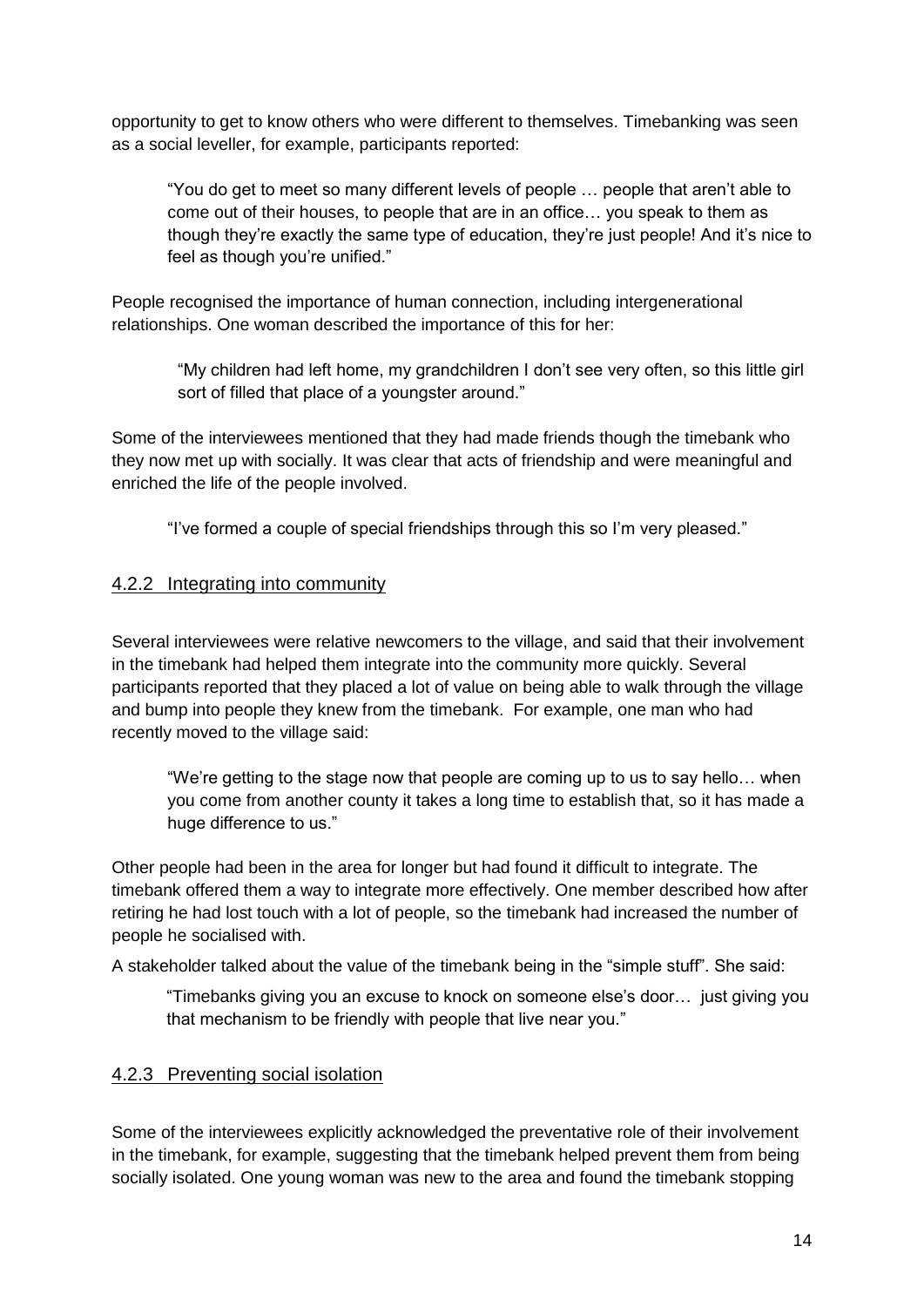her from feeling alone. She said:

"It was quite, kind of, lonely I suppose, and then [the timebank] just really helped break the ice… I don't meet up with [other members] really regularly but… even just contacting people via email, or when people drop stuff off at your house, little things like that, it's just kind of helps me kind of feel at home here."

Many people talked about the ability of the timebank to reduce social isolation for others. The regular coffee morning was viewed as a good place to achieve this. The exchanges themselves were also seen as chances to engage those who may be isolated. There was a recognition that the exchanges were about more than just getting a task done, as one interviewee explained:

"The timebank isn't necessarily about getting a job done, it's about trying to ease social isolation…. someone who's sitting on their own who wants to talk to someone, [doing an exchange] that's an excuse to get involved and go round someone's house, have a cup of tea and a chat... Whatever the task is, you're sociable around it, it's not like you've paid a workman to come, do the job and go! It's not like that!"

Some interviewees were very aware of the benefits of volunteering for other members, and suggested that their motivation for asking for help through the timebank was partly the knowledge of what others would gain by volunteering to help them:

"You've got to think "What do I want to do? Who can help me?" and you think "Oh, I can do that myself" but then actually you're depriving someone potentially of the opportunity to get out of their house and talk to someone."

The role of the community broker is important in reaching out to those in the community who would not usually engage in volunteering, and encouraging them to get involved. A stakeholder explains why this is important:

"Timebanks, I think because of the coordinator's role, have a really deep reach into the communities… a timebank coordinator knows Mrs Miggins at number 36 and is able to go "right, this is the way we can reach out to her", and to particular individuals who are vulnerable."

By actively reaching out to community members in this way, it is clear that timebanks provide a mechanism to have benefits for people who are socially isolated or vulnerable, and therefore may have the potential to achieve some of the prevention outcomes desired by the government.

#### 4.2.4 Health and wellbeing

Many of the interviewees spoke about the positive impact participating in the timebank had on their wellbeing. They explained how being a member encouraged them to "get out and do things". One interviewee described how taking part in the craft group helped her to relax. Other interviewees reported that the timebank was good for their peace of mind, they got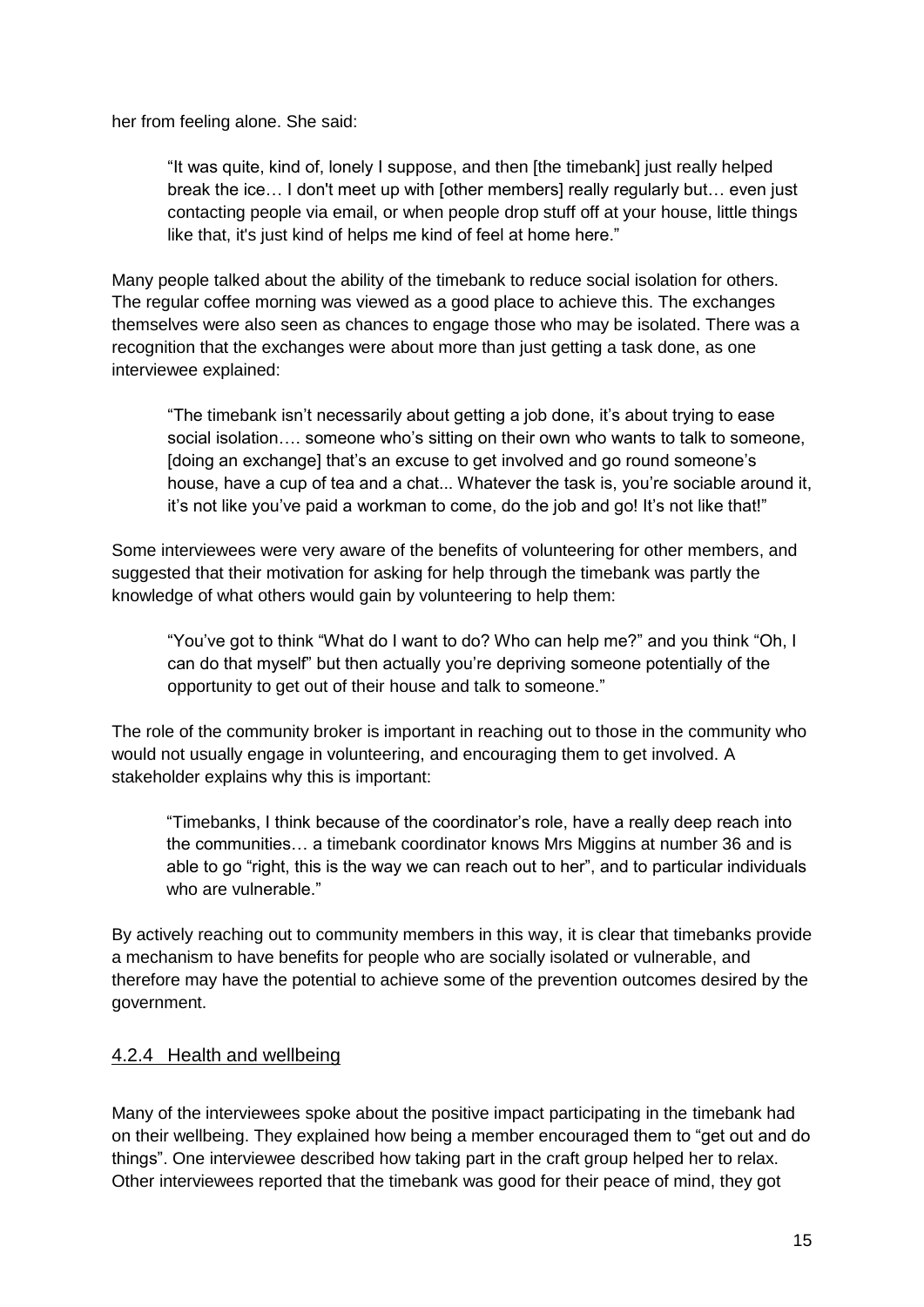comfort from knowing that there were people locally they could call on if they needed any help, one man explained:

"I know there's people there now, if I need anything I can ring up, when my computer goes wrong I just ring up one of the members and say "can you look at this". I think it's the support, and it's the community relationship that we have, the friendship."

Three interviewees who had experienced physical or mental health problems in recent years explained that the timebank is good for their wellbeing because it gives them something positive to focus on. One man with physical health problems said:

"I think if you didn't meet other people you'd tend to soon start dwelling on your own sort of minor problems, that would then sort of get blown out of proportion, if you want to call it that. It helps you to sort of think about something else."

Another member who has had a knee replacement described how he gets direct emotional support from other members in the timebank who have had the same operation. There are a group of six timebank members who have had new knees, who call themselves the "wonky knee club", and he finds it very beneficial to be able to talk to people who understand what he is experiencing. Other members had talked about the benefits for their mental health, and that it had helped them through periods of depression

#### 4.2.5 Skills and confidence

The timebank also offered members the opportunity to learn new skills. The timebank organised a range of training courses including computer skills, iPad skills, assertiveness and mental health first aid. These courses were often run in conjunction with other local charities. Some members had learnt new skills through attending the courses, which in turn enabled them to support other members.

Another interviewee spoke about how the timebank allowed her to use skills she had used in previous jobs, highlighting a profound personal impact that reached beyond giving and receiving exchanges. She said:

"I think the nice thing about timebanking is it allows you to be everything you've ever been. So if you've moved on in life … you may go on to another career but you don't want to actually lose what you were, because it was part of the fabric of you."

One interviewees explained that the timebank had given her the confidence to apply for a different kind of work. Another explained how the support of the timebank members helped him through the process of applying for jobs after a period of unemployment:

"It lifts you out of the groove of your record you're playing at present, and you jump forward to a couple more songs further down the album, you really do… other people backing you up through the social side of things, and just being friendly and just having a coffee... saying "you stick with it", you know."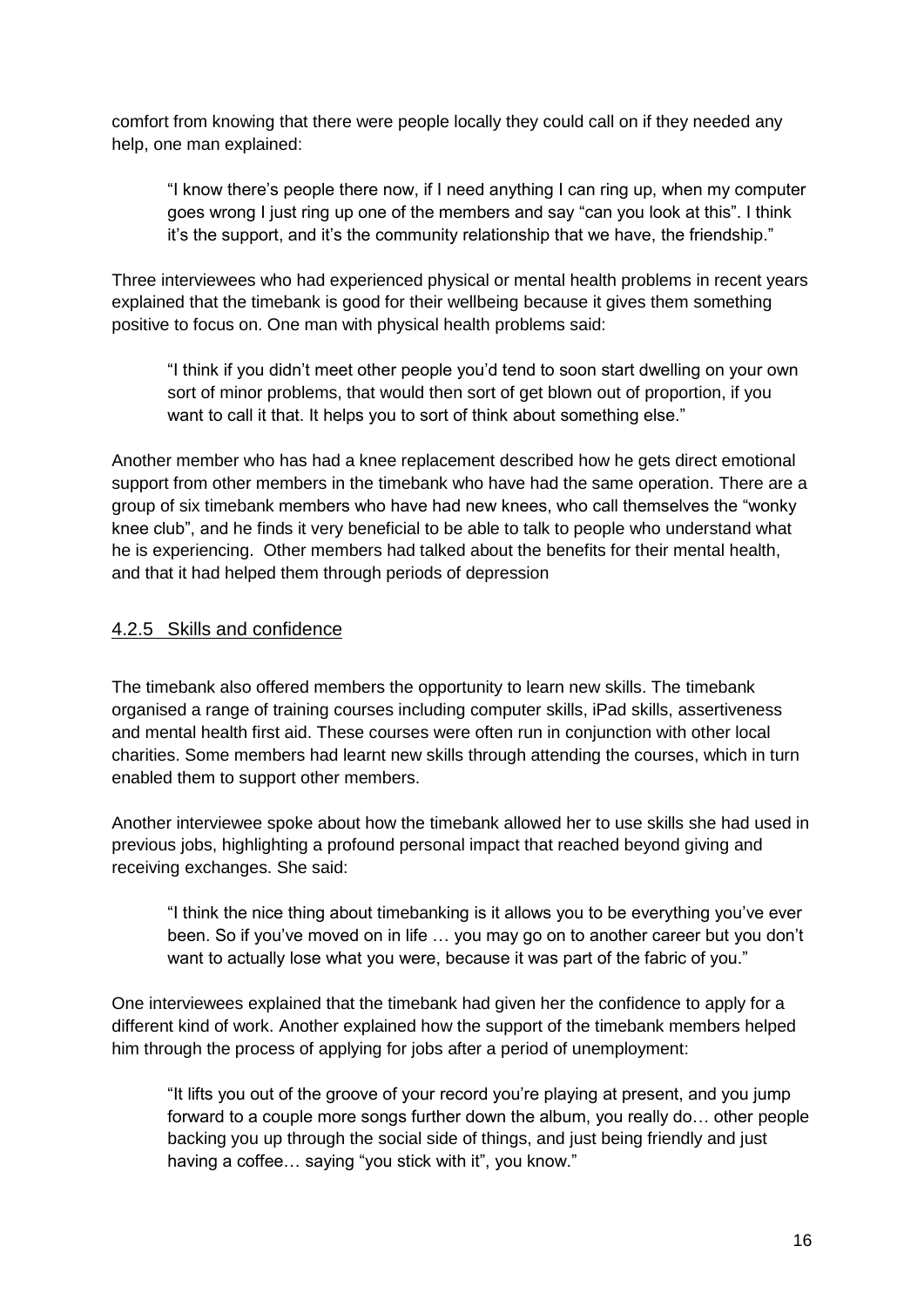Another interviewee said that taking part in the timebank had given her confidence to join other groups in the area that she would not otherwise have joined.

#### 4.2.6 Practical and financial help

A few members mentioned the financial benefits of taking part in the timebank. However, this was the minority because, as mentioned, many interviewees did not receive individual exchanges. One interviewee had had timebank volunteers help him remove a hedge, that he would otherwise have had to pay a contractor to do, which he estimated would cost £40- £50. He said this was a big help:

"Today everybody's got to watch pennies, especially when you're retired and you're on a fixed income …. so if you can get any help like then it's really, really welcome."

In other cases, interviewees hinted that they would not have the work done as frequently if they had to pay for it rather than having it done through the timebank, or not done the work at all:

"I suppose I'd probably have to pay for someone to do it. The garden would have to go to rack and ruin probably."

If they had not been able to spend credits they would have missed out on this support. Using the mechanism of the timebank to receive help also brokered trust in the community.

#### 4.2.7 Level of impact varied

Some interviewees stated that the timebank did not have any impact on their health, wellbeing or confidence levels, despite it being a pleasurable social activity and building their social networks. These tended to be members who reported that they who were already very involved in the community and didn't have any mental or physical health problems at the current time.

"I don't think it's had any impact of health, because I've got a large circle of friends, I'm not stuck indoors and I go out quite a lot of the time, so it doesn't really have any impact on my health."

### <span id="page-16-0"></span>**4.3 Outcomes for the community**

Volunteering in the timebank takes the form of individual exchanges and organisational exchanges. Organisational exchanges involve supporting existing community activities. Littleport and Ely Timebank is affiliated with the local leisure centre, and interviewees had volunteered through marshalling their Fun Run, and helping with their Fun Day. Timebank volunteers also deliver community magazines which help keep local people informed about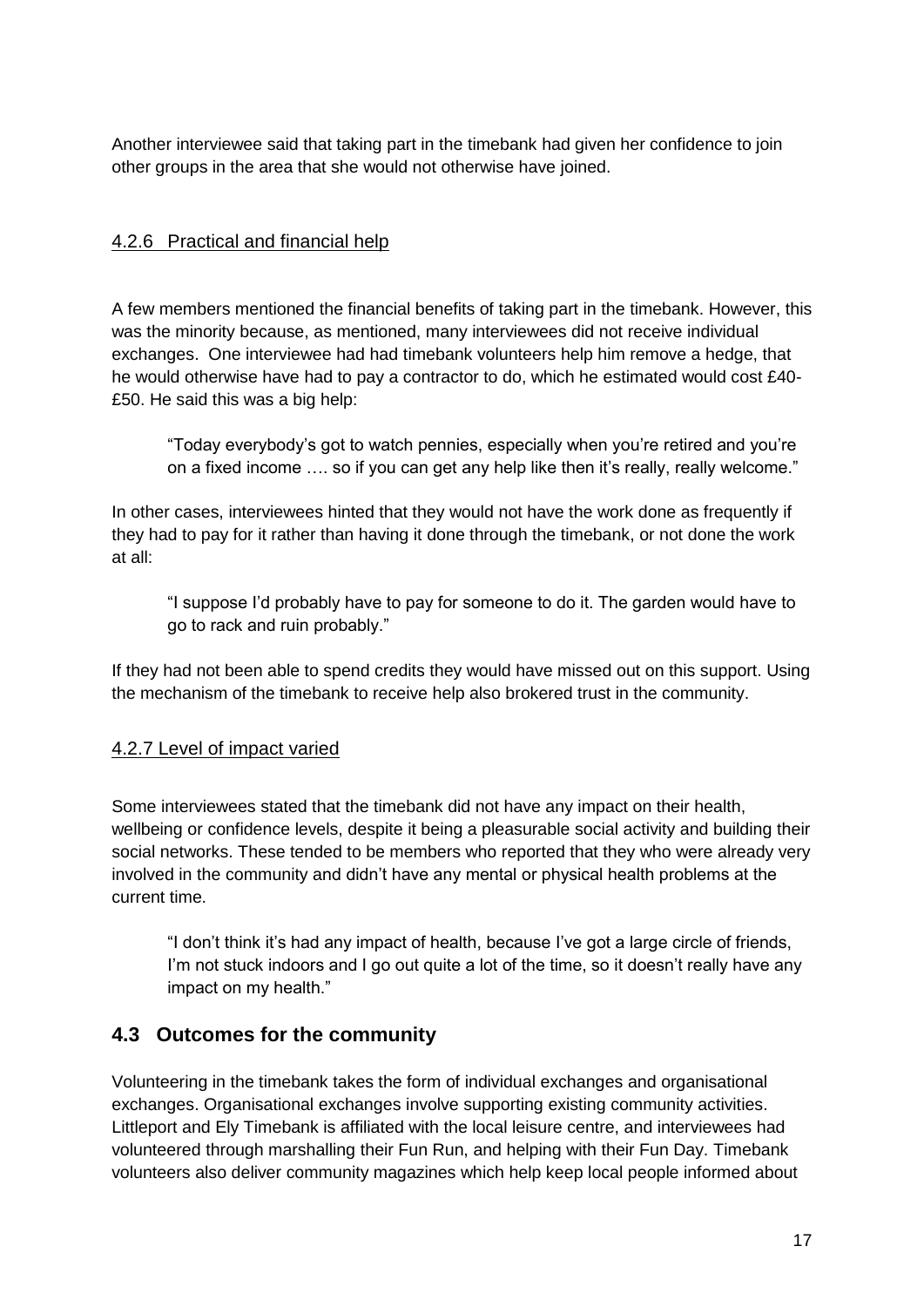community events and activities in the area, and coordinate community litter picks which help keep the area tidy. One member suggested that helping at community events was her favourite element of timebanking:

"I think the thing I enjoy the most is just the general volunteering… you get that good feeling because you know that you're helping this community…grow and I think that feeling's probably the best part."

A stakeholder explains how benefitting the community is the main reason people sign up to become members of the timebank:

"Even though we say "you can get these skills for free" nobody joins thinking they're saving themselves money, people join because they want to help, that's the common thread, they want to give back to their community."

Timebank members have also set up new events for the community. The coordinator supported two members to set up a craft group, a separate community group linked to the timebank. The crafting group meets twice a month, and is open for everyone to join. They run regular events for the whole community, including a mask-painting workshop for children at Halloween and a Christmas Fair. Timebank members helped to run these events.

"It's open to everybody, you know, just because you're not a timebank member doesn't mean you can't come. So I would say it has a really big impact."

This relates to building social capital - the timebank members feel happier, safer and more supported in their communities, and they spread these benefits to the wider community through the community events they run.

One stakeholder describes how, at the organisational level, timebanks can have a positive influence on the community, describing them as a "catalyst for greater community cohesion". She gives the actions of the facilitator of another Cambridgeshire timebank as an example:

"She was convening a group of a variety of local community leaders, various people from adult learning, to young people's stuff to faith groups, to a community car scheme, and just kind of bringing everybody together, to go "how can we connect better so we can do what our community needs us to do?"

### <span id="page-17-0"></span>**4.4 Public services**

The stakeholders interviewed spoke about possible cost savings of the timebank, in terms of reduced public spending on health and adult social care. It was clear that they were influenced by the prevention agenda and the greater financial implications of preventing or delaying someone's access to the health service or social care:

"It sounds really clinical, but there is a monetary factor attached to this… does it mean that we've saved money by someone not going to the doctor and therefore not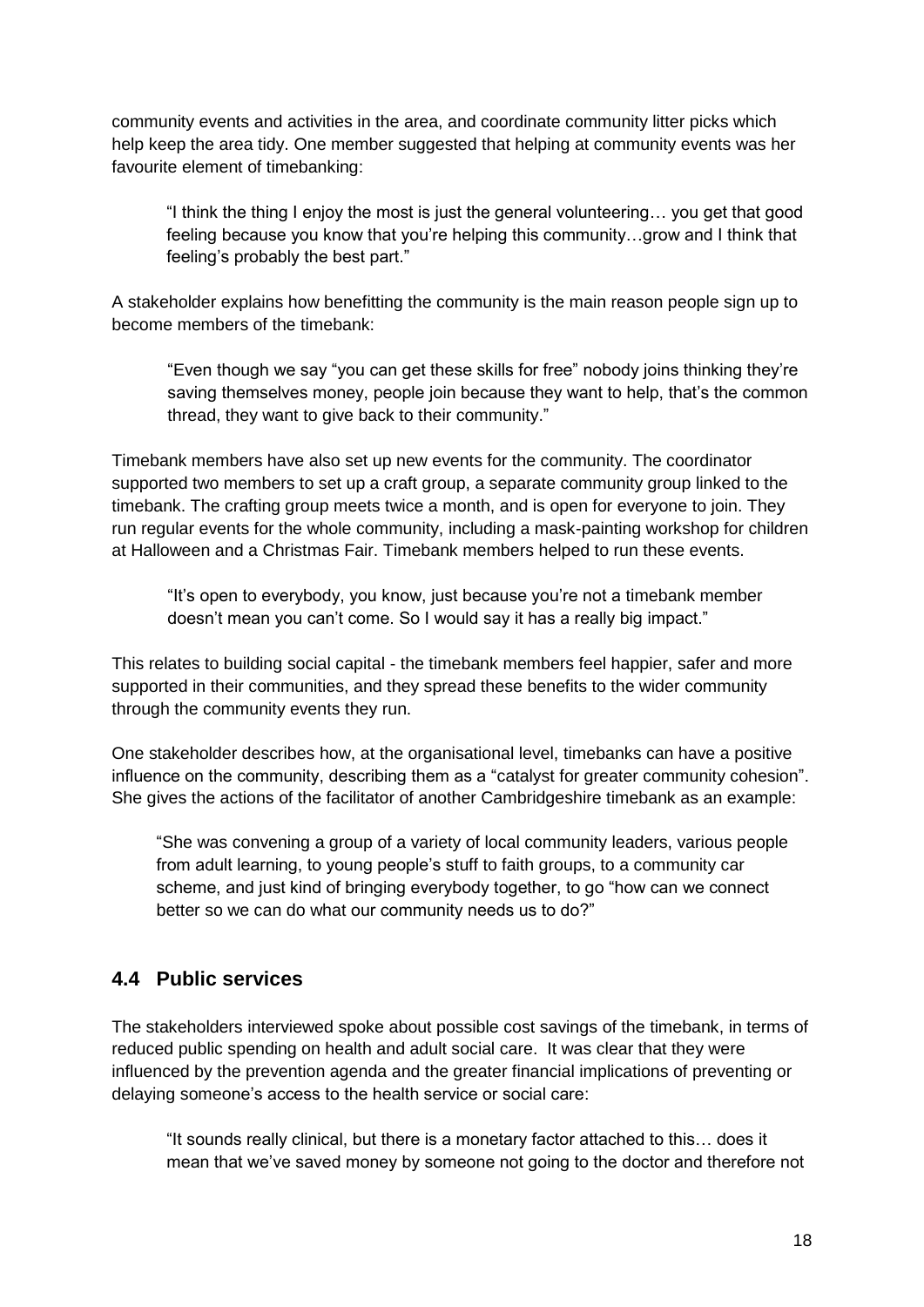getting their prescription of pills and therefore being more drain on resources?"

"I think we have got individual stories where you can be almost certain that people would have ended up in care had they not had the support of the timebank, and just that single intervention means we've saved absolutely thousands and thousands in terms of care…just one person would make that, because the average timebank costs £14,000 a year…. you'd pay way more than that on a care plan."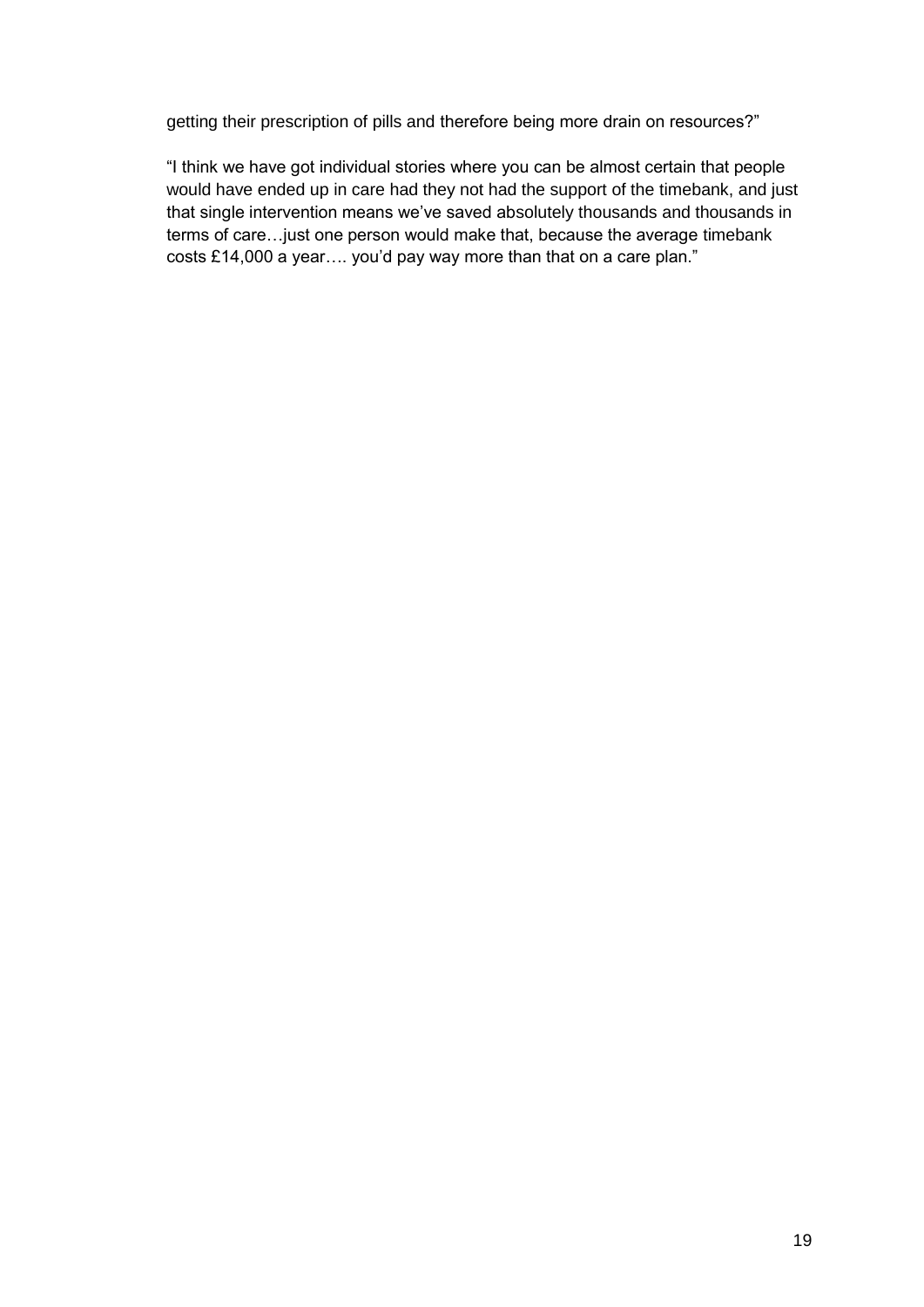## <span id="page-19-0"></span>**5 Issues raised**

## <span id="page-19-1"></span>**5.1 Unspent hours**

An important finding was that people spent far fewer credits than they earned. One interviewee had spent around half the credits she had earned, but four had spent a quarter or less of their credits and four had not spent any. The remaining two members did not know how many credits they had earned or spent as they did not keep track of this:

"I have no idea, I don't even know how to check! It should be quite a bit by now, after 2 years."

Overall, members gave a lot more hours to the timebank than they spent. Several members joked that they were 'saving them up'. The reasons given for not requesting help from other timebank members were lack of need, and a focus on helping others rather than thinking about what help they themselves needed.

"I haven't had any because I haven't really required it."

"Because I've been so busy doing everything for everyone else I haven't thought about myself. But I have asked them just to confirm how much my credit is, then I'm going to go on a timebank blitz!"

Some of the members did not keep a count of the hours they had done because they were a member of the timebank to help others, rather than to have help done for themselves.

"No I haven't… because I don't really do it for the time credits, I do it because people need help, you know, and to be honest with you, if I've got the time to do what they need doing, then it keeps me off the streets, as they say."

A stakeholder believes people are reluctant to claim back the hours they have earnt because they don't like the idea of taking or feel they can manage without help. Littleport and Ely Timebank tries to address this issue by persuading people that others are happy to help them:

*"*What I have to say is 'there's no shame in asking for help, this is what the timebank's about, and if you can't do it, don't be afraid, people want to do it, people are happy."

Littleport and Ely Timebank also offer a 'community pot' as a mechanism for members to donate unwanted credits back to the timebank, to be used by others. But none of the interviewees mentioned that they had done this.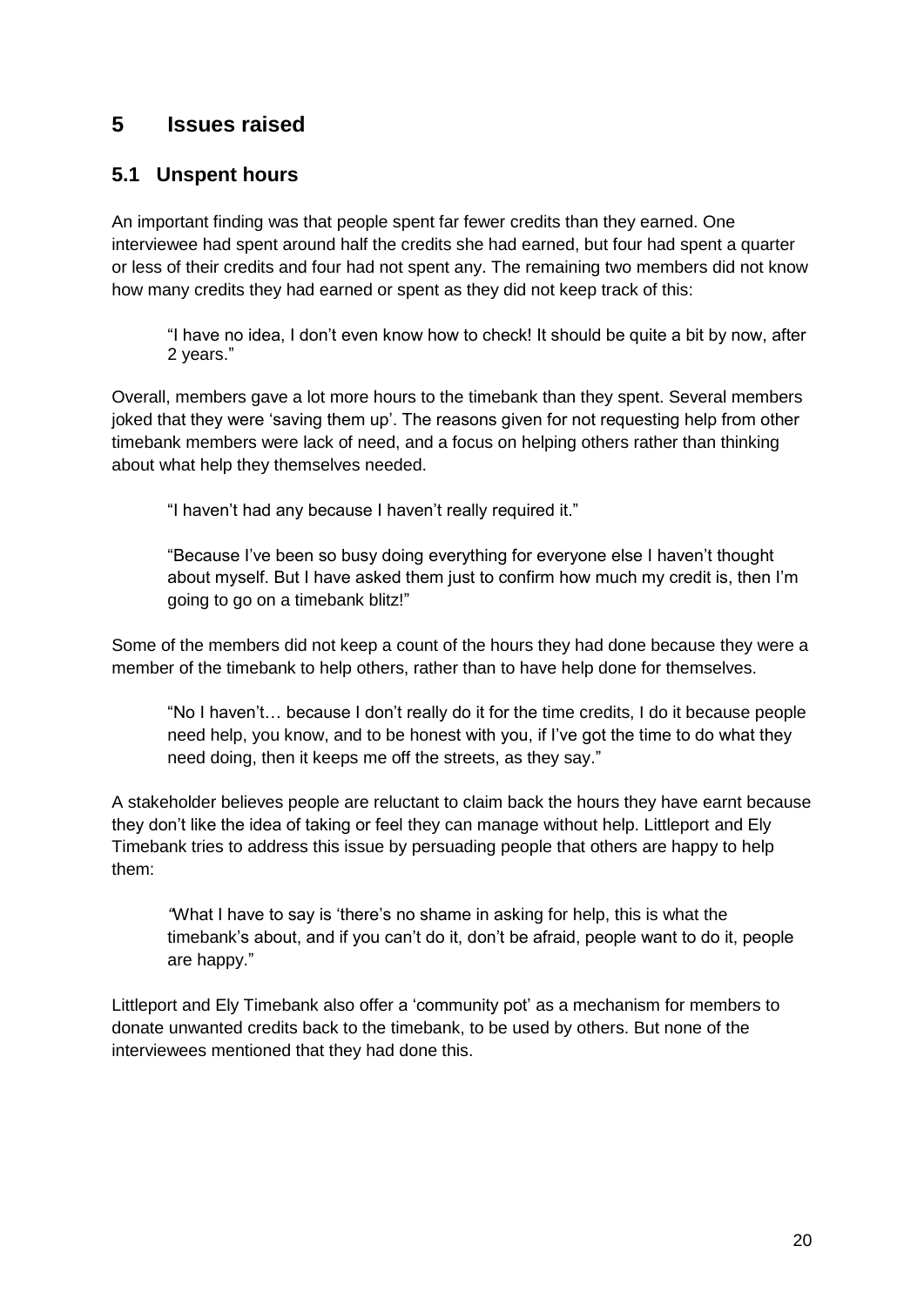## <span id="page-20-0"></span>**5.2 Coffee morning**

Some members were not able to attend the weekly coffee mornings because of childcare arrangements, or because they worked full time.

"I cannot go to the meetings every week. I can only go when partner is off and he can stay with the children, otherwise I cannot go, I cannot participate… the problem is there is not space for children."

"I haven't managed to go to any of the coffee mornings because obviously I work, so it has been a little bit tricky to get those exchanges"

It was suggested by several interviewees that an additional regular evening or weekend meet up would help the social aspect of the timebank to be more inclusive, and that the recent inclusion of Ely in the timebank may make this more achievable, as there would be a bigger pool of people to draw on, and also an increased number of potential venues to host a social event.

#### <span id="page-20-1"></span>**5.3 Timebank members who are vulnerable or have a high level of need**

Another issue raised was timebank members who are vulnerable or have a high level of needs. The timebank coordinator meets with individuals before they join the timebank and requires them to fill in a form detailing any health issues. Sometimes members with physical or mental health needs are paired with other members to complete exchanges, if they request this support.

However, one interviewee highlighted that the potential for safeguarding issues to arise still remains, because members' mental and physical health could deteriorate at any time, resulting in them putting themselves or others at risk by volunteering to do tasks they are no longer capable of doing safely.

The interviewee also suggested that people's needs sometimes become acute, and that this can put other members at risk if they attempt to provide support for these needs within the timebank.

"You can find yourself in something that's legitimately timebanking, and then suddenly it escalates into something that would become a care matter… you need to know when what you're doing has actually reached a point where somebody from social services needs to be assessing the person's needs."

They suggested there could be greater awareness within the timebank about situations where members' needs were too great to be met by timebanking, and a referral to health or social care services was needed. They suggested that one way of achieving this would be induction training for new members, covering safeguarding and information about when an issue should be passed on to social services.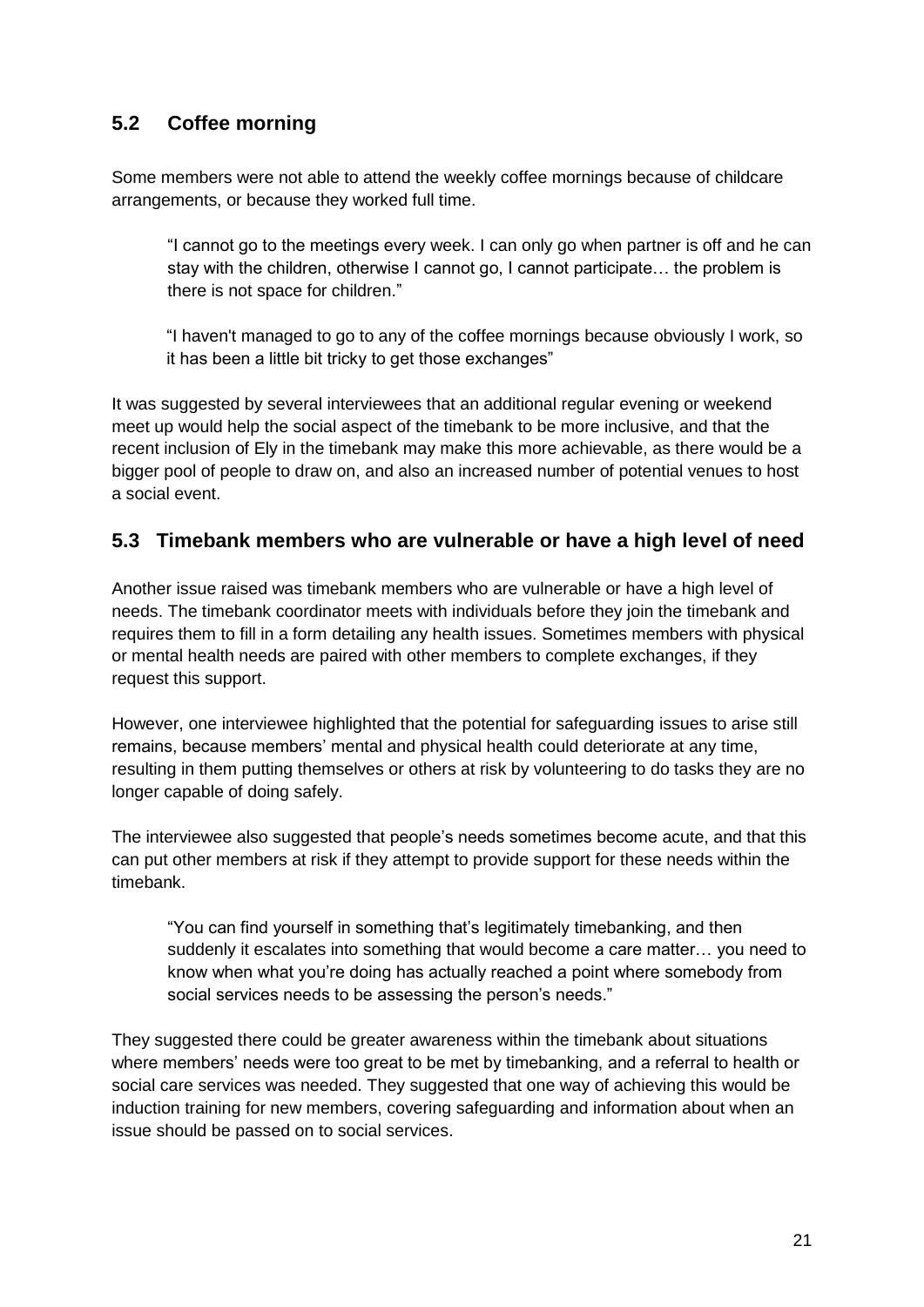<span id="page-21-0"></span>Careful thought needs to go into how to promote the timebank to new members. This is especially pertinent because of the prevention agenda. The timebank coordinator seeks out those who would benefit from involvement, sometimes because they are isolated or have certain needs, but there is a risk of these individual's needs becoming too great for the timebank to manage. Community activity can clearly have extremely positive effects for members, and by keeping members active and independent it may mean that they have less need for public services. However, in the context of public sector cuts and the rolling back of the state it should be made clear that community interventions cannot replace the need for formal service provision for those with high needs, and attempting to do so could put other members at risk.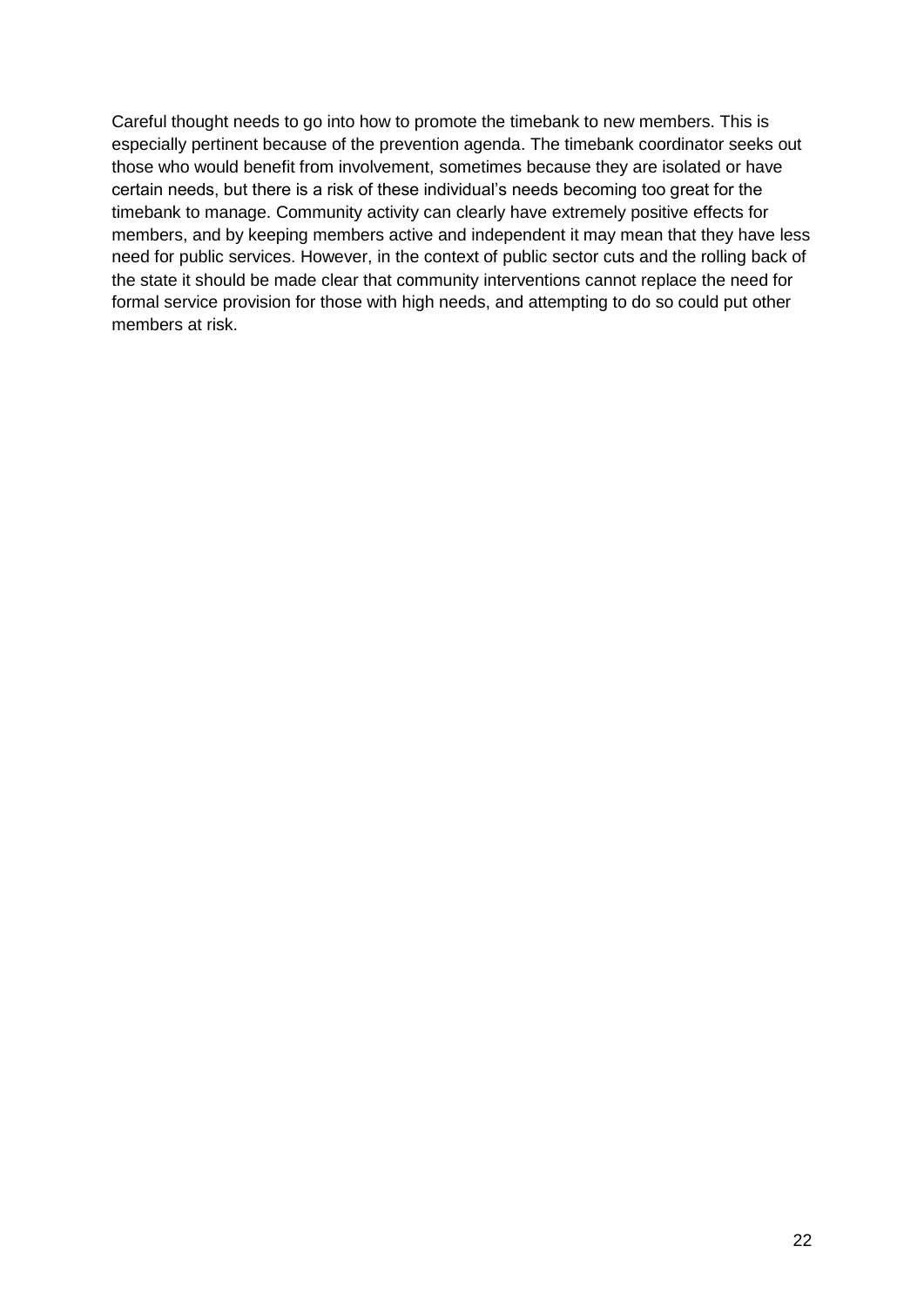## **6 Time Credits in a timebank**

Members of Littleport and Ely Timebank are able to exchange up to ten hours per month into Spice Time Credit notes, which can be spent with various spend partners. Half of the interviewees had done this; the activities they had used the vouchers for included beauty treatments, exercise classes and going to the cinema. A few of the interviewees gave the Time Credits to their family members as gifts:

"My time credits tend to be converted to Spice Credits and I give them to my grandchildren… they go to the cinemas, they go swimming, they go to leisure activities."

Most of those who had not yet converted any of their hours to Time Credits were interested in the idea of doing so in the future.

### <span id="page-22-0"></span>**6.1 Benefits of using Time Credits**

#### 6.1.1 Attract volunteers from a different demographic

A key advantage of the timebank being able to award Time Credit notes is that these can be used to reward volunteers who may not require any help from the skills-exchange side of the timebank. This is particularly true of young people. The coordinator has involved members of a youth group in the timebank. A common activity is for them to deliver a community magazine and use the Time Credit vouchers they earn to go to the cinema. A stakeholder does not feel it would have been possible to engage this group without the Time Credits:

"The biggest users of Time Credits are the… youth group because they don't need their lawns mowing, they don't need, you know, practical help."

"It's engaging young people…it's engaging them and getting them involved in the community, so that was one aspect I really liked about that."

Timebank members were also using the notes to involve their own, younger, children in timebanking:

"It's absolutely brilliant, my kids love it…. they do a little bit of litter-picking and they can go to the cinema."

#### 6.1.2 Added value for existing members

The Time Credit notes also add value to existing members of the timebank by giving them more options of how to spend the hours they accrue. A stakeholder explained how some of the activities accessible through Time Credits could help members improve their health and wellbeing. Interviewees had spent their Time Credits on gym classes and health and beauty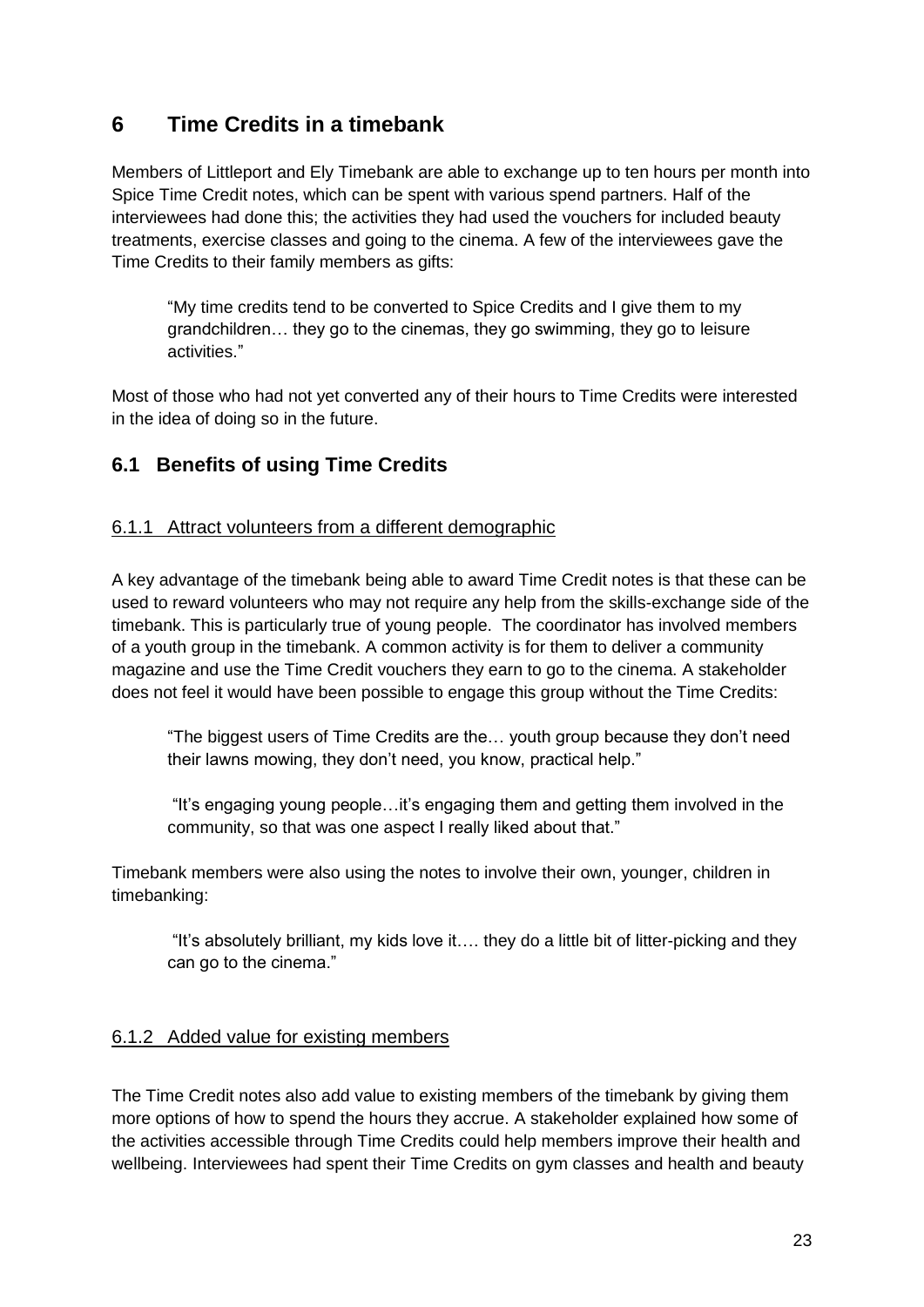treatments, which they described as having a positive impact. The activities offered by spend partners were often things seen as luxuries, and may not have been accessible to members without the Time Credit vouchers:

"It's nice to think "actually, you know, I can get a massage" … sometimes if you are a bit tight for money you just don't get that opportunity to kind of treat yourself to that sort of thing."

A stakeholder added that the spend opportunities offered through Time Credits could expand the geographical horizons of timebank members, as they could use their Time Credits to attend activities or events in other UK locations (such as the Tower of London).

#### 6.1.3 Increased scalability

One stakeholder suggested that Time Credits had the ability to complement timebanks by adding an element of scalability, while timebanks offered depth:

"Timebanks, I think because of the coordinators role, have a really deep reach into the communities, which Time Credits don't have…Time Credits scale much more quickly, but are less deep rooted within communities, and so I think if you bring the two together you have a real strength."

#### 6.1.4 Connect community partners in new ways

Spice hold networking events throughout the year between all their partners. Access to such a broad range of organisations offers the potential to extend the work the timebanks already do in connecting community organisations. One stakeholder saw this as having a lot of potential benefits for building the local community:

"The Time Credits have all their earn partners of which the timebanks are just one… they all come together once a quarter within their area and chat about how Time Credits are going, and all sorts of other community stuff, and start linking up those different organisations within that area… I think there's huge power in that… it's about putting us all on an equal footing and just having a conversation about how what each of us bring can slot together in that community to make it work."

### <span id="page-23-0"></span>**6.2 Challenges of incorporating Time Credits**

#### 6.2.1. Confusion

One of the main stated challenges with integrating Time Credits into a timebank was that members were not using them at first, because they didn't understand how they worked. But this has now improved: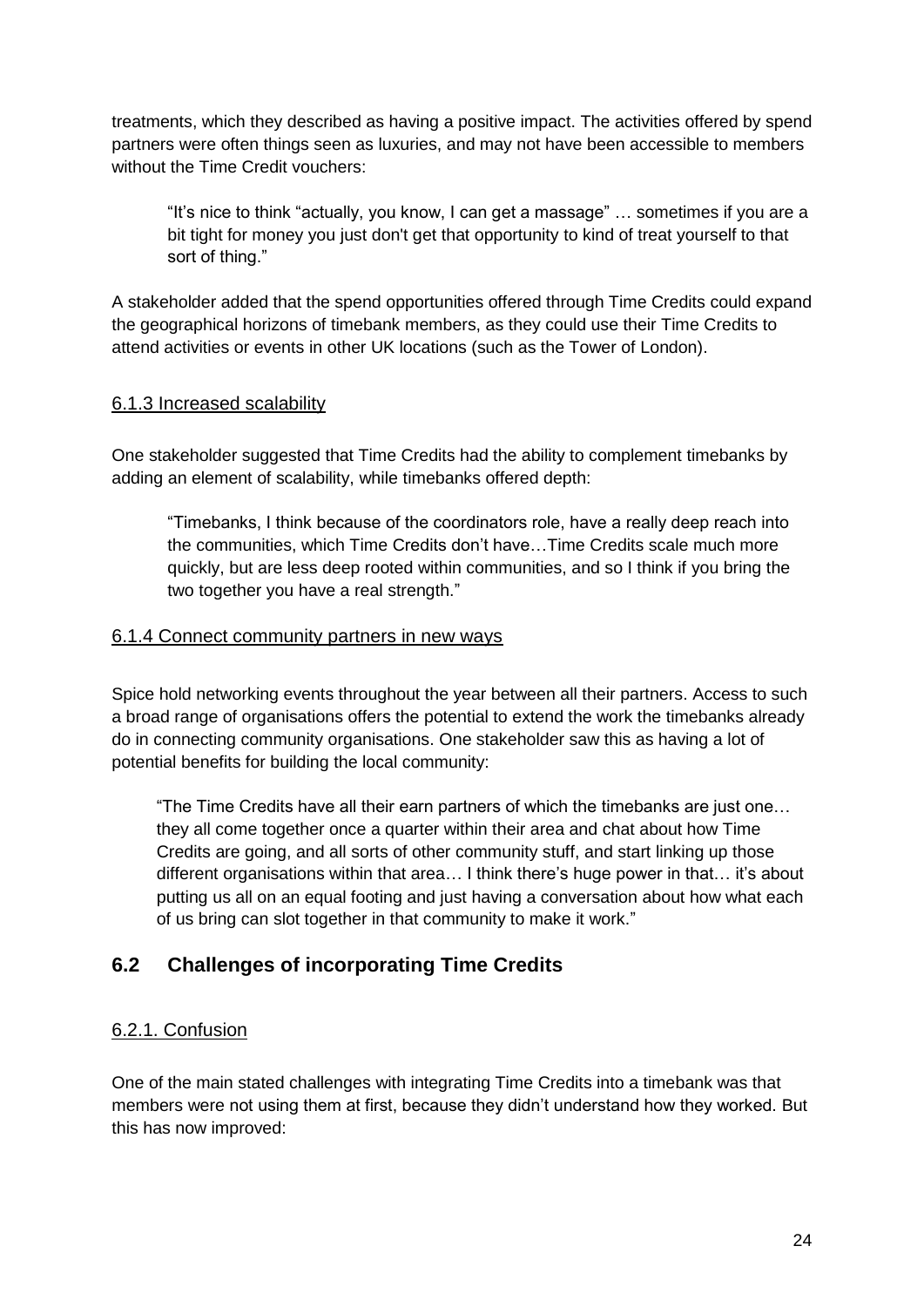"It was a good few months before people really started exchanging the Time Credits for timebank hours. But now that's flowing more"

A stakeholder stressed the importance of timebank coordinators being knowledgeable about Time Credits, in order to avoid confusion. They gave Littleport and Ely as an example of where the integration of Time Credits in a timebank was working well. None of the interviewees who had not exchanged any of their hours for Time Credits suggested that they did not know how to do this, which would suggest that the members are well informed about this option.

#### 6.2.2 Encouraging spending

Offering timebank members the option of swapping some of their hours for Time Credits would appear to be a good way of addressing the problem of unspent hours, but this depends on the reason why individual members are not claiming their hours back. Some of those who said they were not claiming their hours because they did not feel that they needed anything doing were converting their hours to Time Credits. But there were some members who were motivated by wanting only give to others rather than claim anything for themselves, and these people were less likely to be converting and spending their hours.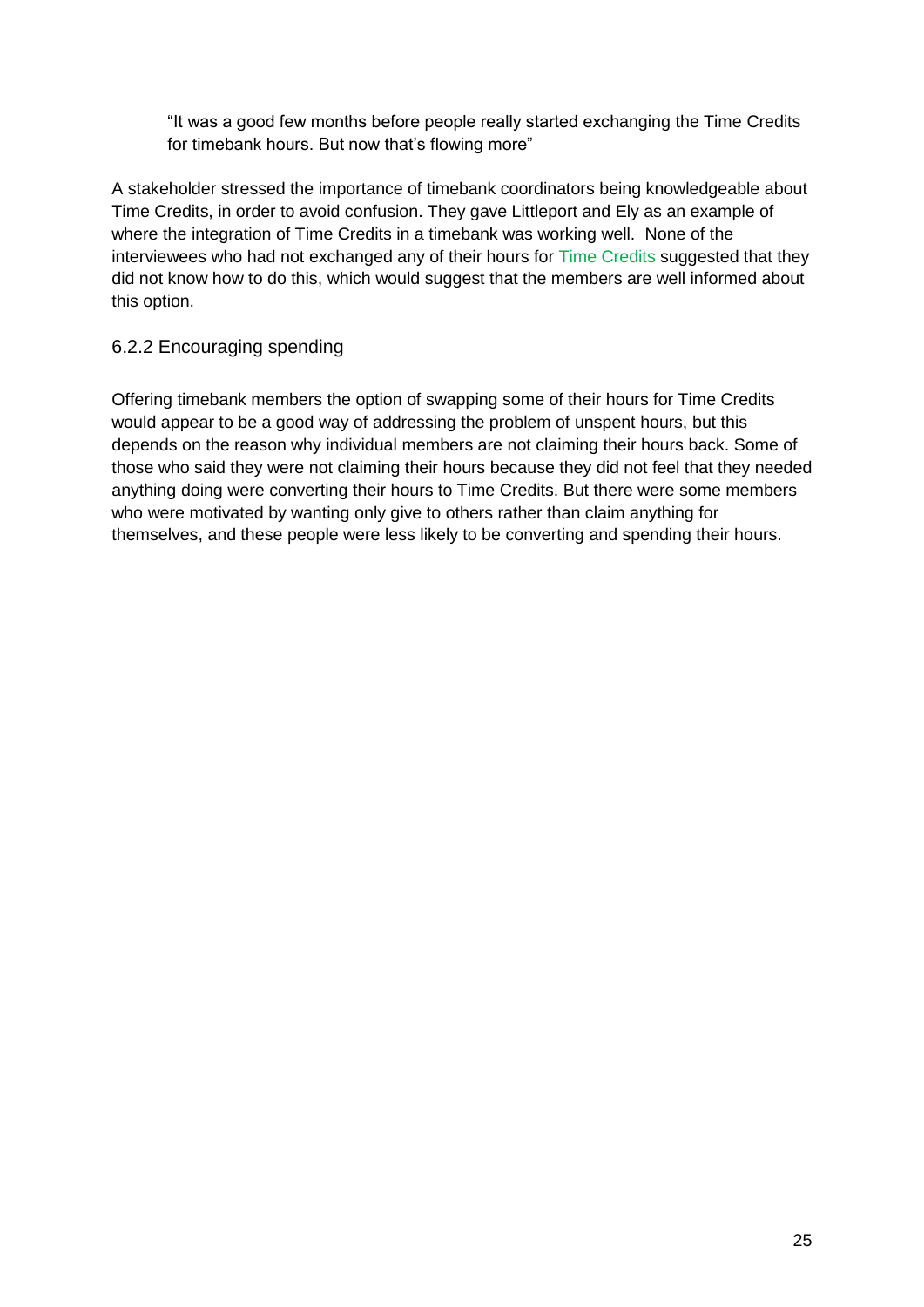## <span id="page-25-0"></span>**7 Conclusions and implications for policy and practice**

This research suggests that timebanks can have varied and profound effects, both on individual members and the communities in which they are based. Many of the interviewees suggested that their involvement in the timebank had helped them expand their social networks, integrate into the community and prevent social isolation, both for themselves and other members. Some interviewees also spoke about how their involvement had had a direct positive effect on their health and wellbeing, skills and confidence. It was clear that the impacts of the timebank reached far further than the members themselves; interviewees shared details of many existing community activities that timebank members regularly supported, and several events and activities that they had started up themselves, for the benefit of the whole community. The policy implication of these positive findings is that timebanks should be financially supported to continue their work. The current funding streams for timebanks are patchy and differ between areas. Studies such as this could be used to make the case for more local government support.

Several issues with the timebank were raised during the interviews. The suggestion of organising more social activities at different times of day to include more members could be easily actioned. In terms of the underspending of hours, it was clear that members had many different reasons for not wanting to spend what they had earned. Two possible alternatives are now on offer to members who do not want to claim exchanges: donating hours to the 'community pot' and converting hours into Time Credits to spend with other community partners. Further research is needed to understand why some members do not take advantage of either of these options, and whether any other options would better meet their needs.

A further issue raised relates to recognition of the inherent limits of timebanks. Timebanks are fragile organisations, usually with only one paid member of staff. If timebanks are attempting to care for vulnerable people, there is a danger they will encounter safeguarding issues which will put members at risk. There is also a danger that this will reduce the positive effects experienced by other members. Timebank coordinators and organisers should develop clear policies demarcating where the actions of timebank members should end and intervention from statutory agencies begin.

This research investigated Time Credits being integrated into a timebank. This was something that the majority of interviewees were very positive about, and half were already making use of the ability to swap their hours for Time Credits. It was seen as a bonus for existing members, and a key strength was seen as its ability to attract younger members, who would not otherwise be engaged in timebanking, such as the youth group. There was some initial confusion around how it worked, but provided the timebank coordinators could be clear and support members through any uncertainty, the opportunities created by this collaboration seem to be considerable.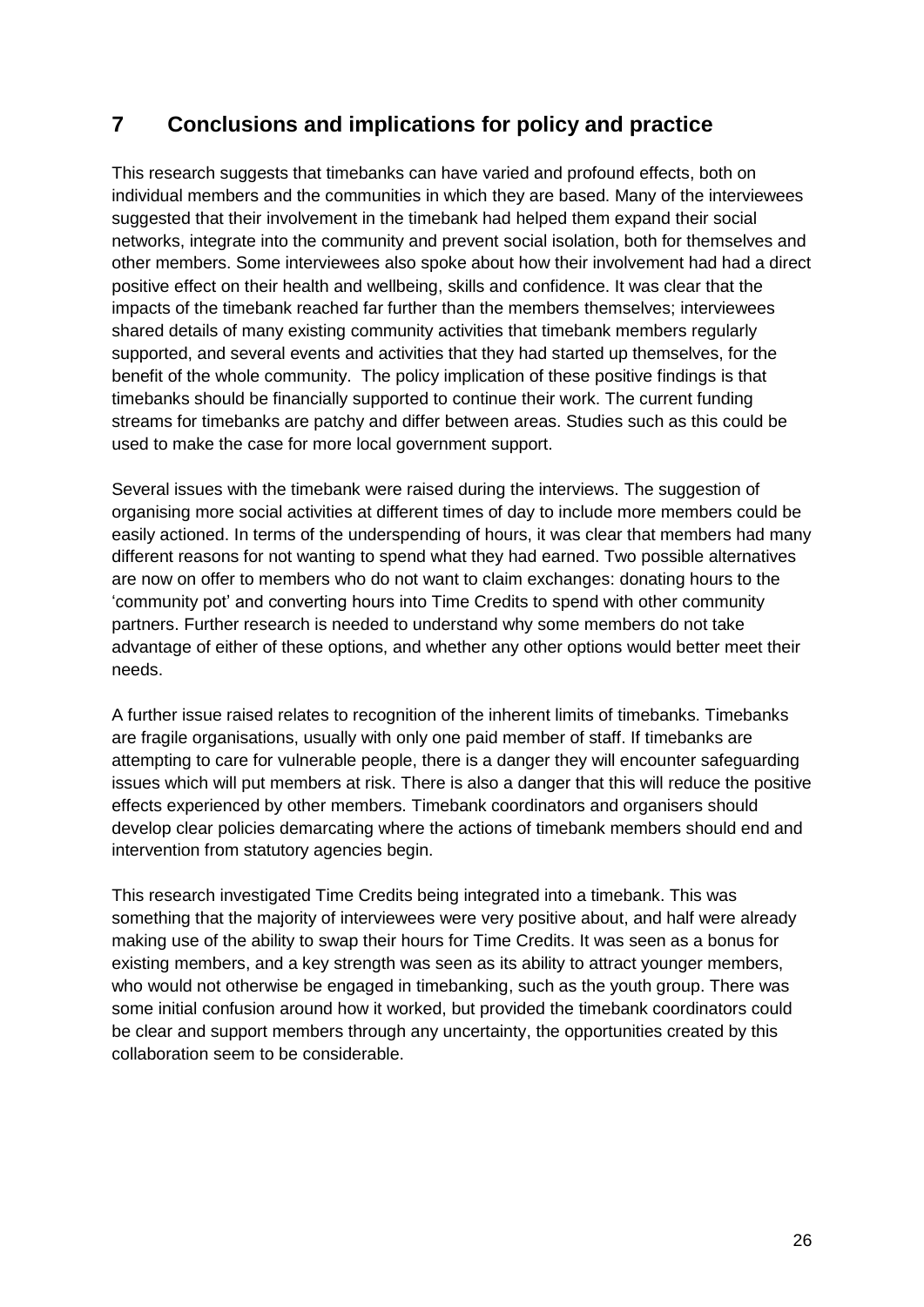### <span id="page-26-0"></span>**8 References**

Boyle, D. (2014) The potential of timebanks to support social inclusion and employability. Joint Research Centre of the European Commission: Seville.

Boyle, D., and Bird, S. (2014) Give and Take: How timebanking is transforming healthcare. Gloucester: Timebanking UK.

Bretherton, J., and Pleace, N. (2014) An Evaluation of the Broadway Skills Exchange Timebank. York: Centre for Housing Policy, University of York.

Burgess, G. (2014) Evaluation of the Cambridgeshire Timebanks. Cambridge: Cambridge Centre for Housing and Planning Research.

Cahn, E. (2000) No More Throw-away People: The Co-Production Imperative (Second edition). Washington DC: Essential Books.

Cambridgeshire County Council (2014) Cambridgeshire Population and Dwelling Stock Estimates: mid-2013. Cambridge: Research and Performance Team Cambridgeshire County **Council** 

Cambridgeshire County Council (2015) English Indices of Multiple Deprivation 2015: Summary Report V1.2. Cambridge: Cambridgeshire Research Group

Cambridgeshire Insight (2013) East Cambridgeshire Profile. Cambridge: Cambridgeshire Research Group

Care Act 2014 Chapter 23. Available at:

http://www.legislation.gov.uk/ukpga/2014/23/pdfs/ukpga\_20140023\_en.pdf (Accessed 21 April 2017).

East Cambridgeshire District Council (2011) Littleport Masterplan. Ely: East Cambridgeshire District Council

Glasby, J., Miller, R. and Needham, C. (2015). 'Adult social care', in Foster, L., Brunton, A., Deeming, C., and Haux, T. (eds.) In defence of welfare 2. London: Social Policy Association. pp. 94-97.

Humphries, R., Thorlby, R., Holder, H., Hall, P., and Charles, A. (2016) Social care for older people: Home truths. London: The King's Fund.

Markkanen, S. and Burgess, G. (2015) Introduction to timebanking and time credits. Cambridge: Cambridge Centre for Housing and Planning Research.

O'Mara-Eves, A., Brunton, G., McDaid, D., Oliver, S., Kavanagh, J., Jamal, F., et al.

'Community engagement to reduce inequalities in health: a systematic review, meta-analysis and economic analysis', *Public Health Research* 1(4).